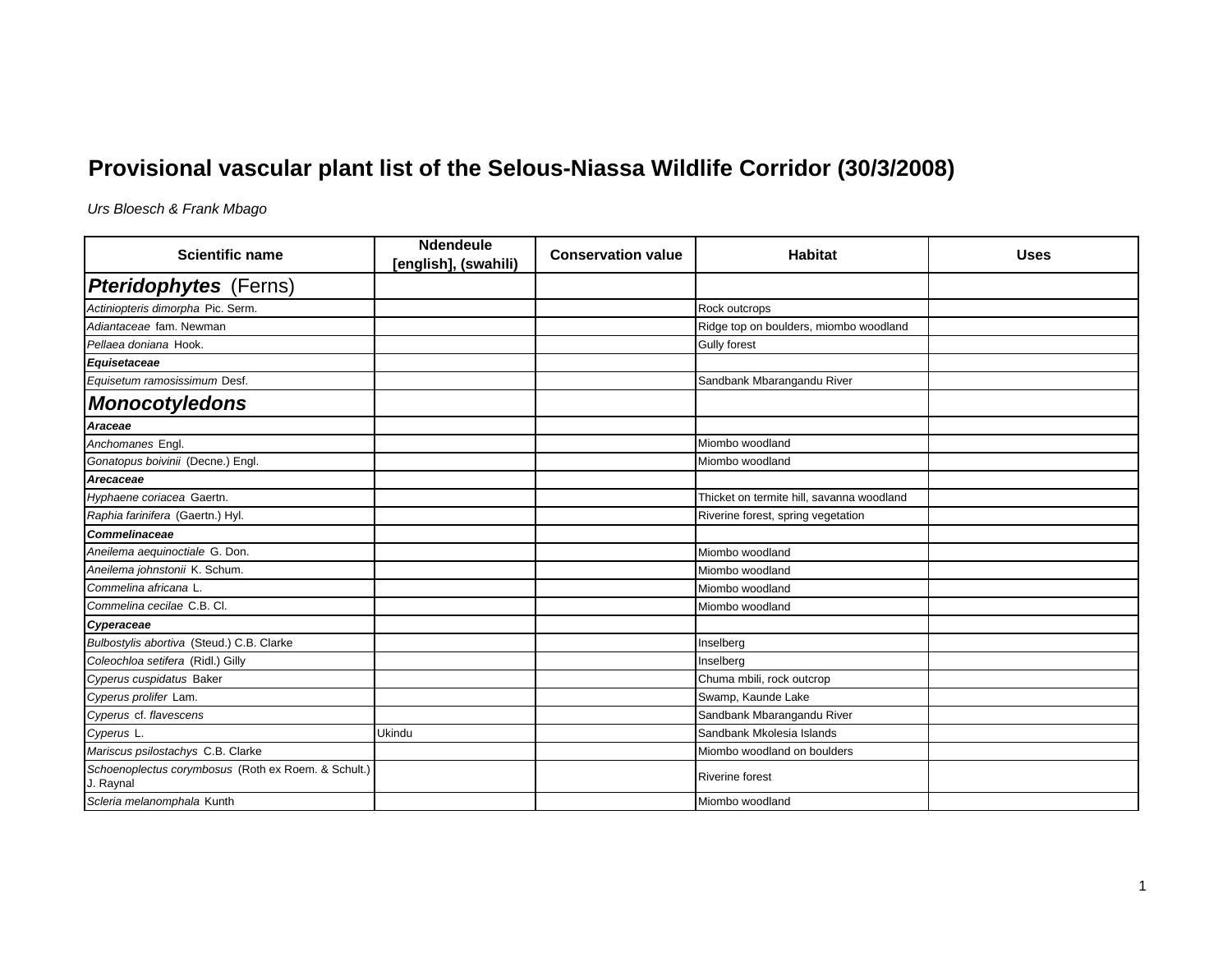| <b>Iridaceae</b>                               |                             |                                                                    |  |
|------------------------------------------------|-----------------------------|--------------------------------------------------------------------|--|
| Gladiolus L.                                   |                             | Open miombo woodland; photo FM 1485/86,<br>January 08, near Ligera |  |
| Liliaceae                                      |                             |                                                                    |  |
| Anthericum L                                   |                             | Miombo woodland on boulders                                        |  |
| Aloe mawii Christian                           | <b>CITES listed App. II</b> | Termitaria on rock outcrop                                         |  |
| Asparagus setaceus (Kunth) Jessop              |                             | Gully forest                                                       |  |
| Asparagus africanus Lam.                       |                             | Thicket on termite hill                                            |  |
| Chlorophytum cf. macrophyllum (A. Rich.) Asch. |                             | Miombo woodland                                                    |  |
| Dipcadi Medik.                                 |                             | Savanna                                                            |  |
| Dipcadi cf. longifolium                        |                             | Transition dry miombo woodland to savanna                          |  |
| Eriospermum abyssinicum Baker                  |                             | Miombo woodland                                                    |  |
| Gloriosa superba L.                            |                             | Miombo woodland                                                    |  |
| Ornithogalum longibracteatum Jacq.             |                             | Chuma mbili, rock outcrop                                          |  |
| Sansevieria canaliculata Carrière              |                             | Savanna woodland with thicket understorey                          |  |
| Sansevieria ehrenbergii Schweinf. ex Baker     |                             | Thicket on termite hill                                            |  |
| Scilla hyacinthina (Roth) J.F. Macbr.          |                             | Miombo woodland                                                    |  |
| Urginea brachystachys                          |                             | Termitaria at Hippo pond Ruvuama River                             |  |
| Wailesia mackenzii Kirk                        | Possibly endemic            | Chuma mbili, rock outcrop                                          |  |
| <b>Orchidaceae</b>                             |                             |                                                                    |  |
| Acampe Lindl.                                  | CITES listed App. II        | Ridge top on rocks; epiphyte                                       |  |
| Angraecum stolzii Schltr.                      | <b>CITES listed App. II</b> | Ridge top on boulders, miombo woodland;<br>epiphyte                |  |
| Bulbophyllum mahonii Rolfe                     | <b>CITES listed App. II</b> | Miombo woodland; epiphyte                                          |  |
| Cynorchis hanningstonii Rolfe                  |                             | Chuma mbili, rock outcrop                                          |  |
| Disa erubescens Rendle                         | <b>CITES listed App. II</b> | Paddy fied; Likuyu Seka outside Ushoroba                           |  |
| Microcoelia exilis Lindl.                      | <b>CITES listed App. II</b> | Miombo woodland; epiphyte                                          |  |
| Nervilia kotschyi (Rchb. f.) Schltr.           | <b>CITES listed App. II</b> | Miombo woodland                                                    |  |
| Polystachya dendrobiiflora Rchb. f.            | <b>CITES listed App. II</b> | Miombo woodland                                                    |  |
| Poaceae                                        |                             |                                                                    |  |
| Andropogon gayanus Kunth                       |                             | Miombo woodland (savanna?); on deeper<br>plateau soils             |  |
| Andropogon canaliculatus Schumach.             |                             | Miombo woodland                                                    |  |
| Andropogon schirensis Hochst. ex A. Rich.      |                             | Miombo woodland (savanna?); on stony<br>slopes                     |  |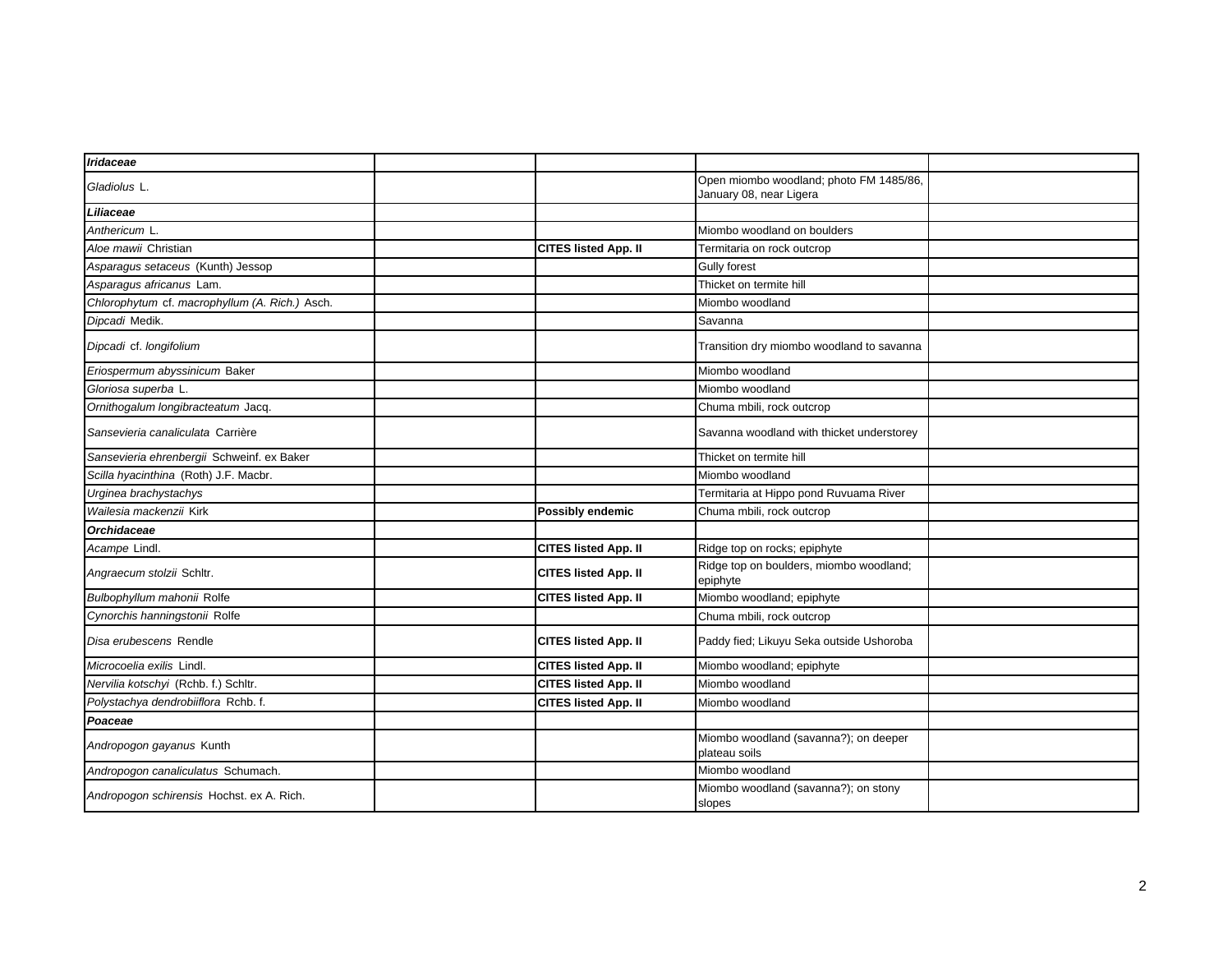| Aristida adscensionis L.                          |          | Miombo woodland (savanna?); on leached<br>soils                           |  |
|---------------------------------------------------|----------|---------------------------------------------------------------------------|--|
| Beckeropsis uniseta (Nees) K. Schum.              |          | Miombo woodland, gully forest                                             |  |
| Brachiaria (Trin.) Griseb.                        |          | Miombo woodland                                                           |  |
| Zonotriche inamoena (K.Schum.) W.D. Clayton       |          | Miombo woodland                                                           |  |
| Digitaria Haller                                  |          | Miombo woodland                                                           |  |
| Eragrostis patens Oliv.                           |          | Sandbank Mkolesia Islands                                                 |  |
| Eragrostis Wolf                                   |          | Sandbank Mkolesia Islands                                                 |  |
| Hyparrhenia newtonii (Hack.) Stapf                |          | Miombo woodland (savanna?); on stony<br>slopes                            |  |
| Hyparrhenia rufa (Nees) Stapf                     | Masekela | Mbuga                                                                     |  |
| Hyparrhenia variabilis Stapf                      | Lukuwe   | Mbarangandu Riverbank, Mbuga                                              |  |
| Hyperthelia dissoluta (Nees ex Steud.) Clayton    | Masekela | Miombo woodland (savanna?); on deeper<br>plateau soils                    |  |
| Loudetia arundinacea (Hochst. ex A. Rich.) Steud. |          | Rock outcrops                                                             |  |
| Loudetia simplex (Nees)                           |          | Transition dry miombo woodland to savanna                                 |  |
| Melinis hirsuta Mez                               |          | Savanna woodland                                                          |  |
| Microchloa kunthii Desv.                          |          | Miombo woodland                                                           |  |
| Miscanthus violaceus (K. Schum.) Pilg.            |          | Mbuga                                                                     |  |
| Oxytenanthera abyssinica (A.Rich.) Munro          |          | Transition dry miombo woodland to savanna Sap used for local beer (Ulahe) |  |
| Panicum maximum Jacq.                             | Maboboju | Mbuga                                                                     |  |
| Panicum trichocladum Hack. ex K. Schum.           |          | Thicket on termite hill                                                   |  |
| Panicum L.                                        |          | Miombo woodland                                                           |  |
| Pennisetum purpureum Schumach.                    |          | Mbuga                                                                     |  |
| Phacelurus huillensis (Rendle) Clayton            |          | Miombo woodland                                                           |  |
| Phragmites mauritianus Kunth                      | (Matete) | River sandbank                                                            |  |
| Setaria incrassata (Hochst.) Hack.                |          | Swamp, Kaunde Lake                                                        |  |
| Sporobolus pyramidalys P. Beauv.                  |          | Miombo woodland                                                           |  |
| Themeda triandra Forssk.                          | Luhimba  | Miombo woodland, savanna; ubiquitous                                      |  |
| <b>Dicotyledons</b>                               |          |                                                                           |  |
| <b>Acanthaceae</b>                                |          |                                                                           |  |
| Barleria fulvostellata C.B. Clarke                |          | Miombo woodland                                                           |  |
| Barleria spinulosa Klotzsch                       |          | Savanna woodland                                                          |  |
| Blepharis affinis Lindau                          |          | Miombo woodland                                                           |  |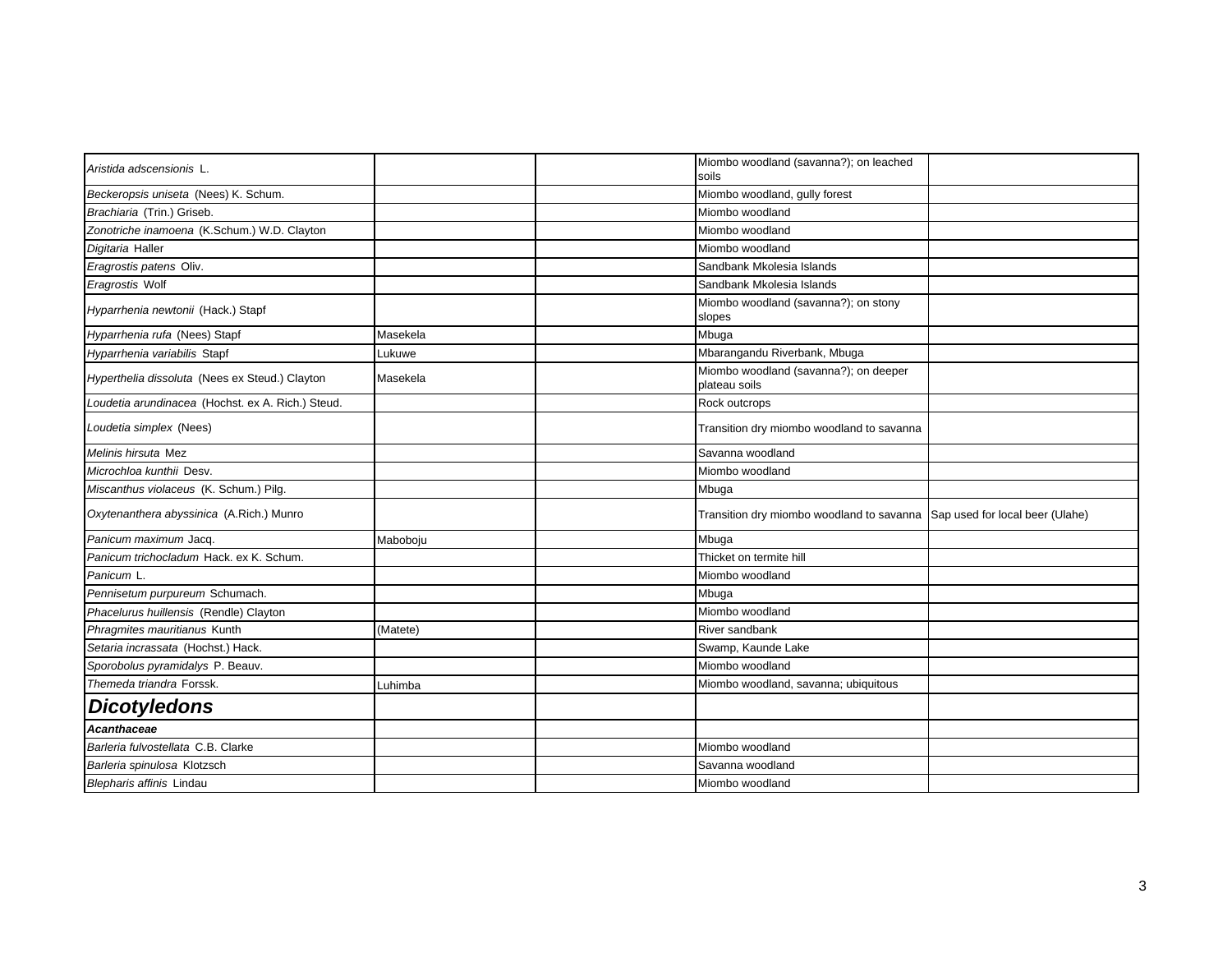| Hypoestes verticillaris (L. f.) Sol. ex Roem. & Schult.           |           |                      | Thicket on termite hill                                            |                                                                     |
|-------------------------------------------------------------------|-----------|----------------------|--------------------------------------------------------------------|---------------------------------------------------------------------|
| Justicia L.                                                       |           |                      | Miombo woodland                                                    |                                                                     |
| Lepidagathis andersoniana Lindau                                  |           |                      | Miombo woodland                                                    |                                                                     |
| Monechma debile (Forssk.) Nees                                    |           |                      | Savanna woodland                                                   |                                                                     |
| Pseuderanthemum hildebrandtii Lindau                              |           |                      | Groundwater forest                                                 |                                                                     |
| Ruellia patula Jacq.                                              |           |                      | Miombo woodland                                                    |                                                                     |
| Thunbergia Retz.                                                  |           |                      | Miombo woodland                                                    |                                                                     |
| Amaranthaceae                                                     |           |                      |                                                                    |                                                                     |
| Achyranthes aspera L.                                             |           |                      | Thicket on termite hill                                            |                                                                     |
| Psilotrichum schimperi Engl.                                      |           |                      | Miombo woodland                                                    |                                                                     |
| Amaryllidaceae                                                    |           |                      |                                                                    |                                                                     |
| Hypoxis obtusa Burch.                                             |           |                      | Miombo woodland                                                    |                                                                     |
| Anacardiaceae                                                     |           |                      |                                                                    |                                                                     |
| Lannea discolor (Sond.) Engl.                                     |           |                      | Miombo woodland, thicket on termitaria on<br>rock outcrop, savanna |                                                                     |
| Lannea schweinfurthii Engl.                                       |           |                      | Miombo woodland                                                    |                                                                     |
| Ozoroa insignis Delile subsp. reticulata (Bak.f.) J.B.<br>Gillett |           |                      | Miombo woodland                                                    |                                                                     |
| Rhus longipes Engl.                                               |           |                      | Spring vegetation, riverine forest                                 |                                                                     |
| Rhus natalensis Bernh.                                            |           |                      | Thicket on termite hill, miombo woodland                           |                                                                     |
| Rhus vulgaris Meikle                                              |           |                      | <b>Riverine forest</b>                                             |                                                                     |
| Sclerocarya birrea (A. Rich.) Hochst.                             |           |                      | <b>Riverine forest</b>                                             | Fruit edible, rich in vitamin C; also eaten<br>by a variety of game |
| Sorindeia madagascariensis Thouars ex DC.                         |           |                      | Riverine forest, gully forest                                      |                                                                     |
| Annonaceae                                                        |           |                      |                                                                    |                                                                     |
| Annona senegalensis Pers.                                         | Mlopelope |                      | Miombo woodland, savanna                                           | Fruit edible                                                        |
| Artabotrys brachypetalus Benth.                                   |           |                      | <b>Riverine forest</b>                                             |                                                                     |
| Dielsiothamnus divaricatus (Diels) R.E. Fr.                       |           |                      | <b>Riverine forest</b>                                             |                                                                     |
| Lettowianthus stellatus Diels                                     | Mpunju    | Vulnerable, endemic  | Groundwater forest                                                 |                                                                     |
| Monanthotaxis buchananii (Engl.) Verdc.                           |           |                      | Gully forest, groundwater forest                                   |                                                                     |
| Monanthotaxis discolor (Diels) Verdc.                             |           | <b>Endemic</b>       | Miombo woodland                                                    |                                                                     |
| Uvaria lucida Bojer ex Benth.                                     |           |                      | Gully forest, groundwater forest                                   |                                                                     |
| Xylopia parviflora Spruce                                         |           |                      | <b>Gully forest</b>                                                |                                                                     |
| Xylopia sp. nov.                                                  |           | <b>Novel species</b> | Riverine forest                                                    |                                                                     |
| Apiaceae                                                          |           |                      |                                                                    |                                                                     |
| Peucedanum winkleri H. Wolff                                      |           |                      | Rock outcrop Jiwe la Bwana                                         |                                                                     |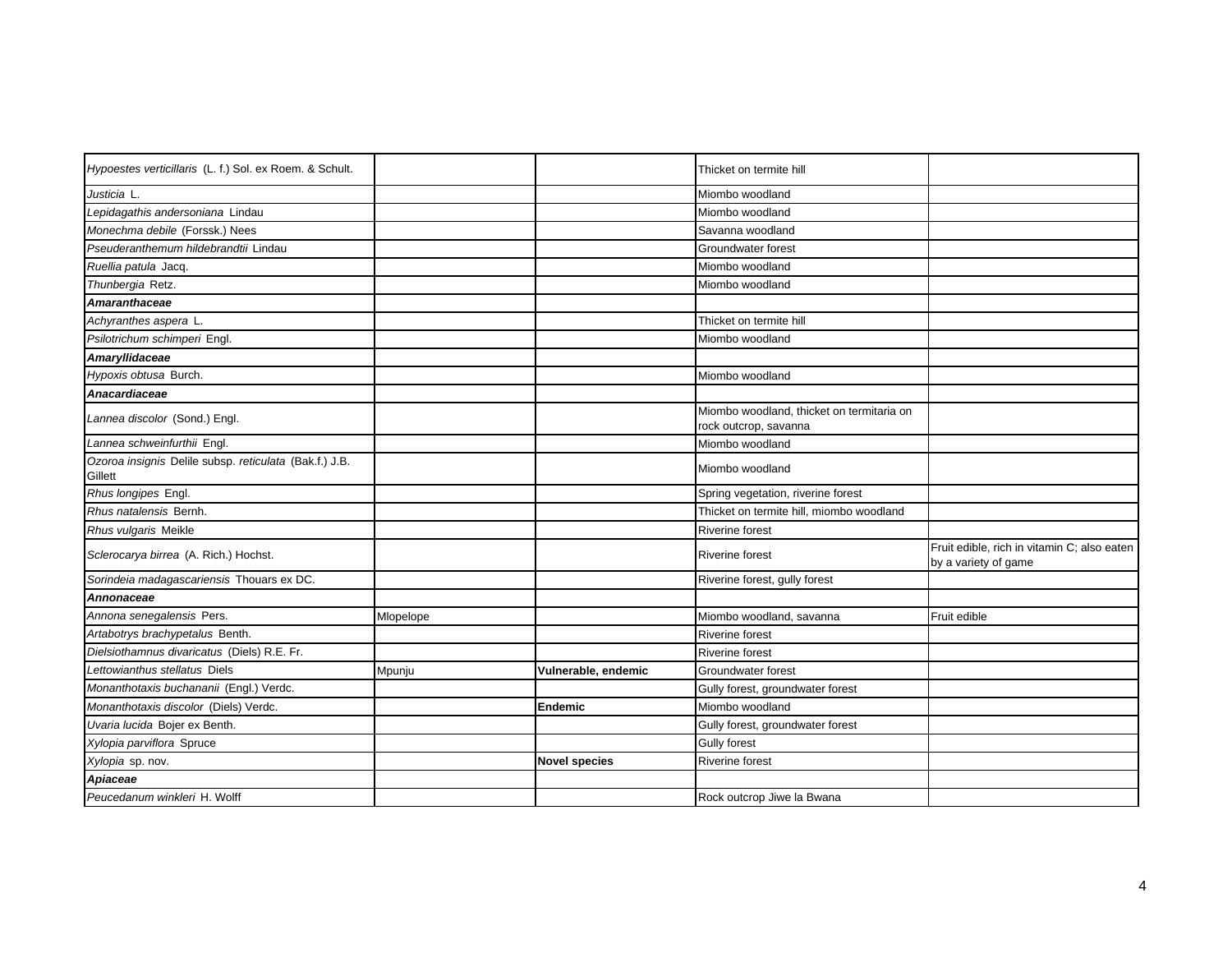| Steganotaenia araliacea Hochst.                                         |                     | <b>Riverine forest</b>                                                     |               |
|-------------------------------------------------------------------------|---------------------|----------------------------------------------------------------------------|---------------|
| Apocynaceae                                                             |                     |                                                                            |               |
| Carissa edulis (Forssk.) Vahl                                           |                     | Thicket on termite hill                                                    | Fruits edible |
| Landolphia parvifolia K.Schum.                                          |                     | Miombo woodland; often associated with<br>rock outcrops                    |               |
| Diplorhynchus condylocarpon (Müll. Arg.) Pichon                         |                     | Miombo woodland; ubiquitous but often<br>associated with thin, rocky soils |               |
| Rauvolfia caffra Sond.                                                  | Mkulukulu (Msesewe) | Groundwater forest                                                         | Fruits edible |
| Rauvolfia mombasiana Stapf                                              |                     | Groundwater forest                                                         |               |
| Saba comorensis (Bojer ex A. DC.) Pichon                                |                     | Riverine forest, gully forest, groundwater<br>forest                       |               |
| Voacanga africana Stapf                                                 |                     | <b>Riverine forest</b>                                                     |               |
| Araliaceae                                                              |                     |                                                                            |               |
| Cussonia arborea Hochst, Ex A. Rich.                                    | Mtumbitumbi         | Miombo woodland                                                            |               |
| Asclepediaceae                                                          |                     |                                                                            |               |
| Asclepias cf. buchwaldii (Schltr. & K. Schum. ex K.<br>Schum.) De Wild. |                     | Miombo woodland                                                            |               |
| Ectadiopsis oblongifolia (Meisn.) Schltr.                               |                     | <b>Riverine forest</b>                                                     |               |
| Pachycarpus lineolatus (Decne.) Bullock                                 |                     | Miombo woodland                                                            |               |
| Pachycarpus E. Mey.                                                     |                     | Miombo woodland                                                            |               |
| Raphionacme longituba E.A. Bruce                                        |                     | Miombo woodland                                                            |               |
| Raphionacme cf. longituba E.A. Bruce                                    |                     | Miombo woodland                                                            |               |
| Asteraceae                                                              |                     |                                                                            |               |
| Aspilia africana (Pers.) C.D. Adams                                     |                     | Spring vegetation                                                          |               |
| Aspilia pluriseta Schweinf.                                             |                     | Miombo woodland                                                            |               |
| Berkheya zeyheri (Sond. & Harv.) Oliv. & Hiern                          |                     | Miombo woodland                                                            |               |
| Bidens pilosa L.                                                        | Manywegelele        | Thicket on termite hill                                                    |               |
| Elephantopus scaber L.                                                  |                     | Miombo woodland on boulders                                                |               |
| Erythrocephalum longifolium Benth. ex. Oliv.                            |                     | Disturbed miombo woodland (roadside)                                       |               |
| Guizotia scabra (Vis.) Chiov.                                           |                     | Miombo woodland                                                            |               |
| Helichrysum foetidum (L.) Moench                                        |                     | Miombo woodland                                                            |               |
| Launaea cornuta (Hochst. ex Oliv. & Hiern) C. Jeffrey                   |                     | Riverine forest                                                            |               |
| Melanthera albinervia O. Hoffm.                                         |                     | Groundwater forest                                                         |               |
| Pleiotaxis pulcherrima Steetz                                           |                     | Miombo woodland                                                            |               |
| Vernonia chloropappa Baker                                              |                     | Fallow                                                                     |               |
| Vernonia galamensis (Cass.) Less.                                       |                     | Miombo woodland                                                            |               |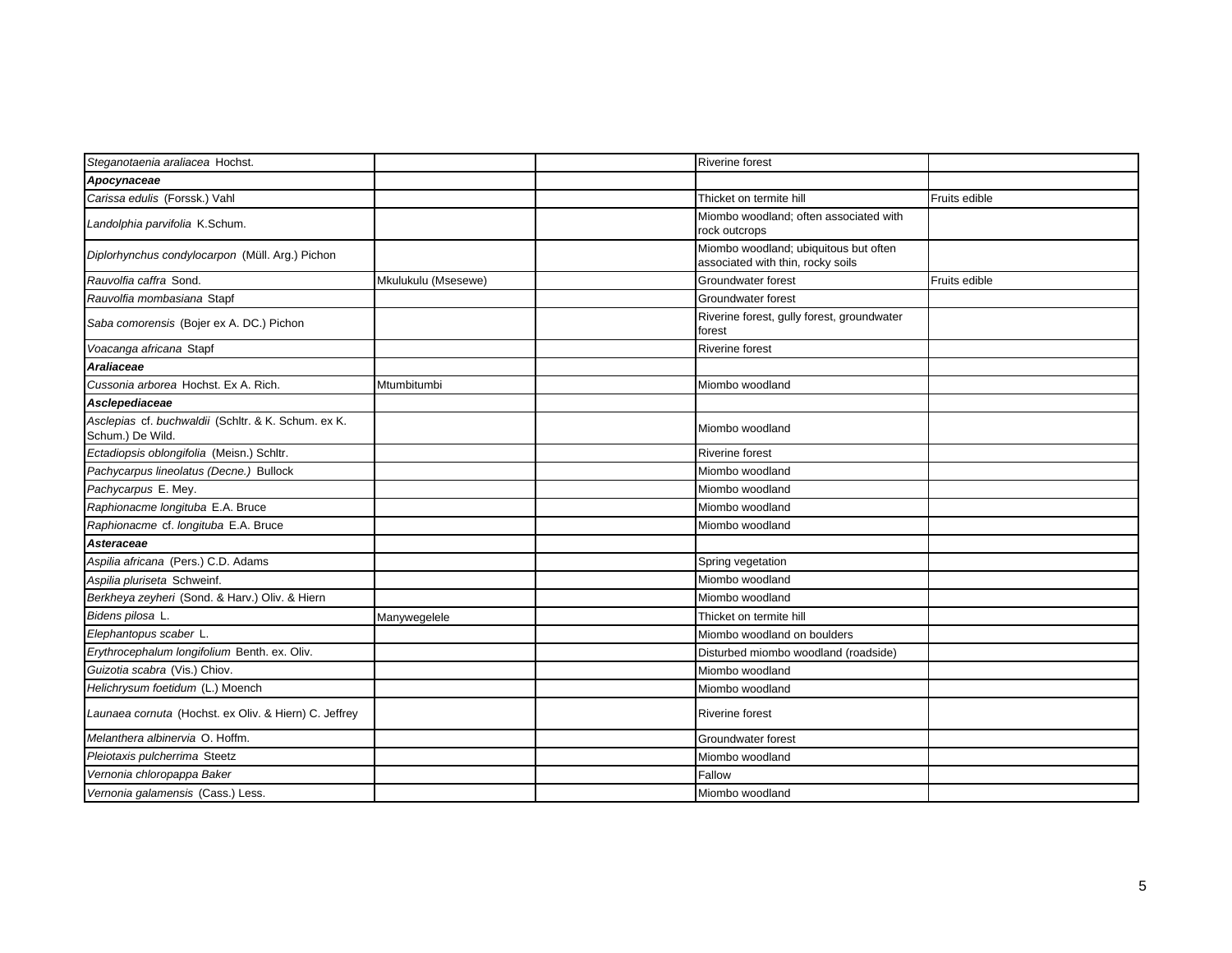| Vernonia glabra (Steetz) Vatke                                  | Nalioto                | Groundwater forest, riverine forest                                 |                                             |
|-----------------------------------------------------------------|------------------------|---------------------------------------------------------------------|---------------------------------------------|
| Vernonia melleri Oliv. & Hiern                                  |                        | Miombo woodland                                                     |                                             |
| Vernonia roseoviolacea De Wild.                                 |                        | Miombo woodland                                                     |                                             |
| Vernonia stenocephala Oliv.                                     |                        | Miombo woodland                                                     |                                             |
| Vernonia Schreb.                                                |                        | Miomboe woodland                                                    |                                             |
| <b>Bignoniaceae</b>                                             |                        |                                                                     |                                             |
| Kigelia africana (Lam.) Benth.                                  | [Sausage tree]         | <b>Riverine forest</b>                                              |                                             |
| Markhamia obtusifolia (Baker) Sprague                           | Mpughupughu            | Miombo woodland, gully forest                                       |                                             |
| Stereospermum kunthianum Cham.                                  |                        | Edge riverine forest, savanna woodland                              |                                             |
| <b>Boraginaceae</b>                                             |                        |                                                                     |                                             |
| Cordia ovalis R. Br.                                            |                        | Savanna woodland                                                    |                                             |
| Trichodesma physaloides (Fenzl) A. DC.                          |                        | Cultivation                                                         |                                             |
| <b>Bombacaceae</b>                                              |                        |                                                                     |                                             |
| Adansonia digitata L.                                           |                        | Savanna in south-eastern Corridor                                   |                                             |
| <b>Brassicaceae</b>                                             |                        |                                                                     |                                             |
| Erucastrum arabicum Fisch. & C.A. Mey.                          |                        | Fallow land?                                                        |                                             |
| <b>Burseraceae</b>                                              |                        |                                                                     |                                             |
| Commiphora mossambicensis Engl.                                 |                        | <b>Riverine forest</b>                                              |                                             |
| Commiphora schimperi (O. Berg) Engl.                            |                        | <b>Riverine forest</b>                                              |                                             |
| Commiphora Jacq.                                                |                        | Thicket on termite hill                                             |                                             |
| Commiphora Jacq.                                                |                        | Rock outcrop Jiwe la Bwana                                          |                                             |
| Caesalpiniaceae                                                 |                        |                                                                     |                                             |
| Afzelia quanzensis Welw.                                        | Mbarikila (Mbambakofi) | Miombo woodland; groundwater forest                                 | Highly sought for its timber                |
| Bauhinia tomentosa L                                            | Mpunju                 | Riverine forest edge                                                |                                             |
| Bobgunnia madagascariensis (Desv.) J.H. Kirkbride &<br>Wiersema | Mng'eng'e              | Miombo woodland                                                     |                                             |
| Brachystegia boehmii Taub.                                      |                        | Exclusively in miombo woodland                                      | Wood used for tools; Bark used for<br>ropes |
| Brachystegia bussei Harms                                       | Mtondo                 | Exclusively in miombo woodland; rocky hills                         |                                             |
| Brachystegia floribunda Benth.                                  | Mnguku                 | Exclusively in miombo woodland                                      |                                             |
| Brachystegia longifolia Benth.                                  | Muhiga                 | Exclusively in miombo woodland; in higher<br>rainfall areas         |                                             |
| Brachystegia microphylla Harms                                  | Mhahane                | Exclusively in miombo woodland; only on<br>rocky summits and ridges |                                             |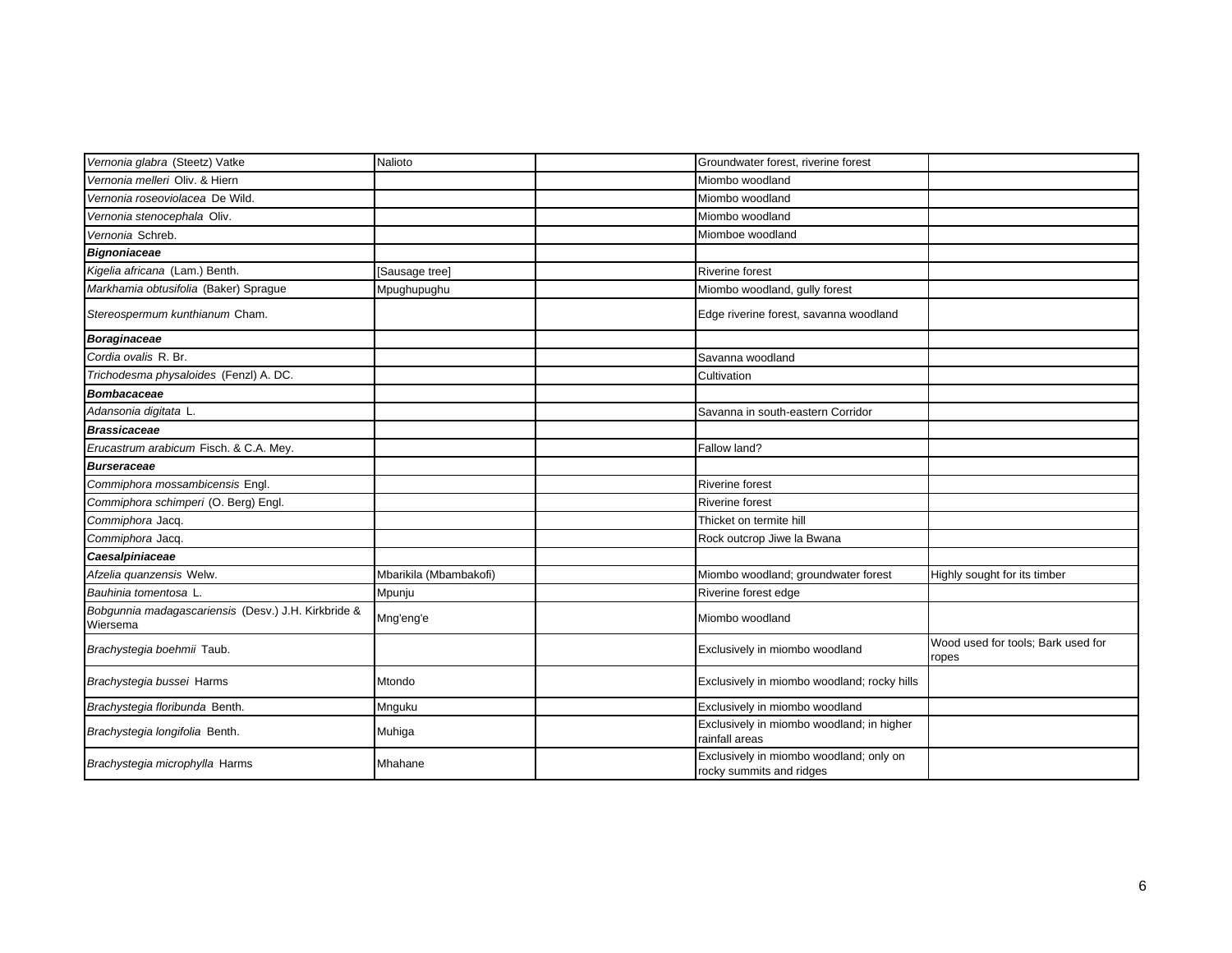| Brachystegia spiciformis Benth.                             | Mgelegele        | Exclusively in miombo woodland; deeper<br>plateau soils or on terraces which are  |                                                                                               |
|-------------------------------------------------------------|------------------|-----------------------------------------------------------------------------------|-----------------------------------------------------------------------------------------------|
|                                                             |                  | traditionally used by shifting cultivation                                        |                                                                                               |
| Brachystegia stipulata De Wild.                             |                  | Exclusively in miombo woodland                                                    |                                                                                               |
| Brachystegia utilis Hutchinson & Burtt Davy                 | Nyombo or Unguku | Exclusively in miombo woodland                                                    |                                                                                               |
| Burkea africana Hook.                                       | Mpuga jike       | Tall miombo woodland at Ruvuma River                                              | Potential as timber                                                                           |
| Cassia abbreviata Oliv.                                     |                  | Miombo woodland, gully forest, thicket on<br>termite hill; ubiquitous             |                                                                                               |
| Cassia afrofistula cf. Brenan                               |                  | <b>Riverine forest</b>                                                            |                                                                                               |
| Cassia L.                                                   |                  | <b>Gully forest</b>                                                               |                                                                                               |
| Cryptosepalum maraviense Oliv.                              | Ikome            | Miombo woodland                                                                   |                                                                                               |
| Englerodendron usambarense Harms                            |                  | Riverine forest Hippo pond Ruvuma                                                 |                                                                                               |
| Erythrophleum africanum (Welw. Ex Benth.) Harms             |                  | Tall miombo woodland at Ruvuma River                                              | Potential as timber                                                                           |
| Erythrophleum suaveolens (Guill. & Perr.) Brenan            | Mpuga dume       | <b>Riverine forest</b>                                                            |                                                                                               |
| Julbernardia globiflora (Benth.) Troupin                    | Mchenga          | Exclusively in miombo woodland;<br>characteristic of rocky and thin soil          | Bark used for ropes                                                                           |
| Piliostigma thonningii (Schumach. & Thonn.) Milne-<br>Redh. | Mheghehe         | Tall miombo woodland at Ruvuma River:<br>riverine forest                          |                                                                                               |
| Tamarindus indica L.                                        |                  | Miombo woodland, savanna, thicket on<br>termite hill, riverine forest; ubiquitous | Fruit edible, and a pleasant drink (which<br>is laxative) is made from them; good<br>charcoal |
| Capparaceae                                                 |                  |                                                                                   |                                                                                               |
| Boscia angustifolia A. Rich.                                |                  | Thicket on termite hill, savanna                                                  |                                                                                               |
| Boscia coriacea Pax                                         |                  | Thicket on termite hill                                                           |                                                                                               |
| Boscia salicifolia Oliv.                                    |                  | rock outcrop Jiwe la Bwana                                                        |                                                                                               |
| Cadaba kirkii Oliv.                                         |                  | Thicket on termite hill                                                           |                                                                                               |
| Maerua kirkii (Oliv.) F. White                              |                  | Thicket on termite hill                                                           |                                                                                               |
| Ritchiea capparoides (Andrews) Britten                      |                  | Thicket on termite hill                                                           |                                                                                               |
| Thylachium DC.                                              |                  | Thicket on termite hill                                                           |                                                                                               |
| Celastraceae                                                |                  |                                                                                   |                                                                                               |
| Elaeodendron buchananii (Loes.) Loes.                       |                  | Miombo woodland                                                                   |                                                                                               |
| Maytenus heterophylla (Eckl. & Zeyh.) N. Robson             |                  | Fallow land, savanna?                                                             |                                                                                               |
| Maytenus senegalensis (Lam.) Exell                          |                  | Fallow land, savanna?                                                             |                                                                                               |
| Maytenus undata (Thunb.) Blakelock                          |                  | <b>Riverine forest</b>                                                            |                                                                                               |
| Mystroxylon aethiopicum (Thunb.) Loes.                      |                  | <b>Riverine forest</b>                                                            |                                                                                               |
| Reissantia buchananii (Loes.) N. Hallé                      |                  | Thicket on termite hill                                                           |                                                                                               |
| Chrysobalanaceae                                            |                  |                                                                                   |                                                                                               |
|                                                             |                  |                                                                                   |                                                                                               |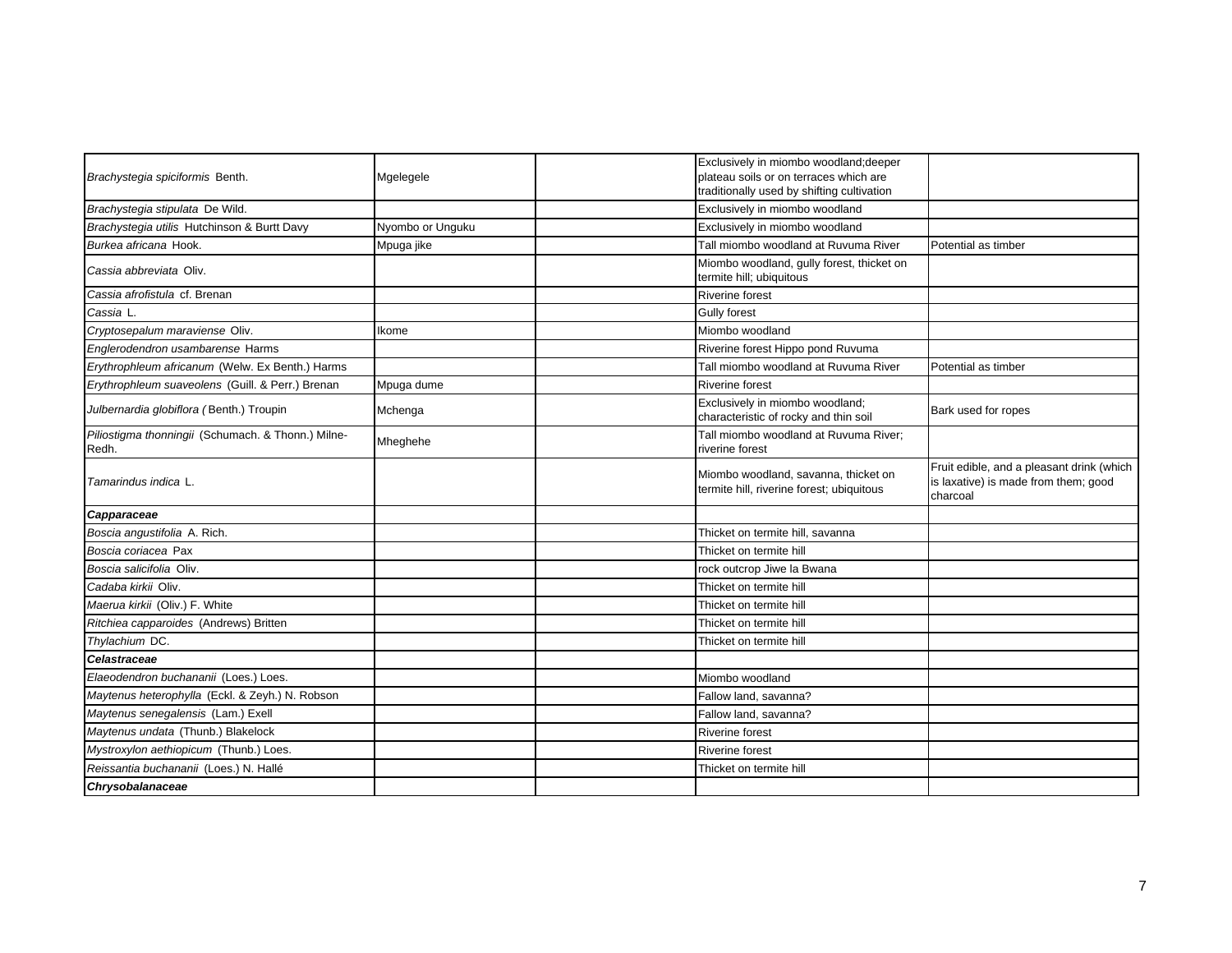| Hirtella zanzibarica Oliv.                        |             | Riverine forest; gully forest    |                                |
|---------------------------------------------------|-------------|----------------------------------|--------------------------------|
| Maranthes floribunda (Baker) F. White             |             | Thicket on termite hill          |                                |
| Parinari curatellifolia Planch, ex Benth.         | Mbula       | Miombo woodland on plateau       | Fruit (pulp and kernel) edible |
| <b>Clusiaceae</b>                                 |             |                                  |                                |
| Garcinia huillensis Welw, ex Oliv.                | Mpusa swala | Miombo woodland                  |                                |
| Garcinia livingstonei T. Anderson                 | Mpusa swala | Miombo woodland, savanna         |                                |
| Garcinia cf. livingstonei                         | Mpusa swala | Riverine forest                  |                                |
| Harungana madagascariensis Lam. ex Poir.          |             | Spring vegetation                |                                |
| Psorospermum febrifugum Spach                     | Kihakara    | Miombo woodland                  |                                |
| Combretaceae                                      |             |                                  |                                |
| Combreutum apiculatum Sond.                       |             | Miombo woodland                  |                                |
| Combretum fragrans F. Hoffm.                      | Mrama       | Savanna                          |                                |
| Combretum microphyllum Klotzsch                   |             | Fallow land                      |                                |
| Combretum molle R. Br. ex G. Don                  | Mrama       | Miombo woodland                  |                                |
| Combretum paniculatum Vent.                       | Mrama       | Savanna                          |                                |
| Combretum pentagonum M.A. Lawson                  | Mrama       | Gully forest, groundwater forest |                                |
| Combretum psidioides Welw.                        |             | Miombo woodland                  |                                |
| Combretum schumannii Engl.                        | Mrama       | Miombo woodland                  |                                |
| Combretum zeyheri Sond.                           | Mrama       | Miombo woodland, savanna         |                                |
| Combretum Loefl.                                  | Mrama       | Miombo woodland                  |                                |
| Combretum Loefl.                                  | Mrama       | Riverine forest                  |                                |
| Combretum Loefl.                                  | Mrama       | Savanna                          |                                |
| Combretum Loefl.                                  | Mrama       | Savanna                          |                                |
| Combretum Loefl.                                  | Mrama       | Thicket on termite hill          |                                |
| Pteleopsis myrtifolia (M.A. Lawson) Engl. & Diels |             | Edge riverine forest             |                                |
| Terminalia kaiseriana F. Hoffm.                   |             | Miombo woodland                  |                                |
| Terminalia mollis M.A. Lawson                     |             | Savanna                          |                                |
| Terminalia sericea Burch. ex. DC.                 | Mpula mwihe | Miombo woodland                  |                                |
| Connaraceae                                       |             |                                  |                                |
| Rourea orientalis Baill.                          | Mpalamalave | Miombo woodland                  |                                |
| <b>Convolvulaceae</b>                             |             |                                  |                                |
| Ipomoea L.                                        |             | Liana termitaria on rock outcrop |                                |
| Ipomoea L.                                        |             | Groundwater forest               |                                |
| Merremia hederacea (Burm. f.) Hallier f.          |             | Riverine forest                  |                                |
| <b>Crassulaceae</b>                               |             |                                  |                                |
| Crassula vaginata Eckl. & Zeyh.                   |             | Miombo woodland                  |                                |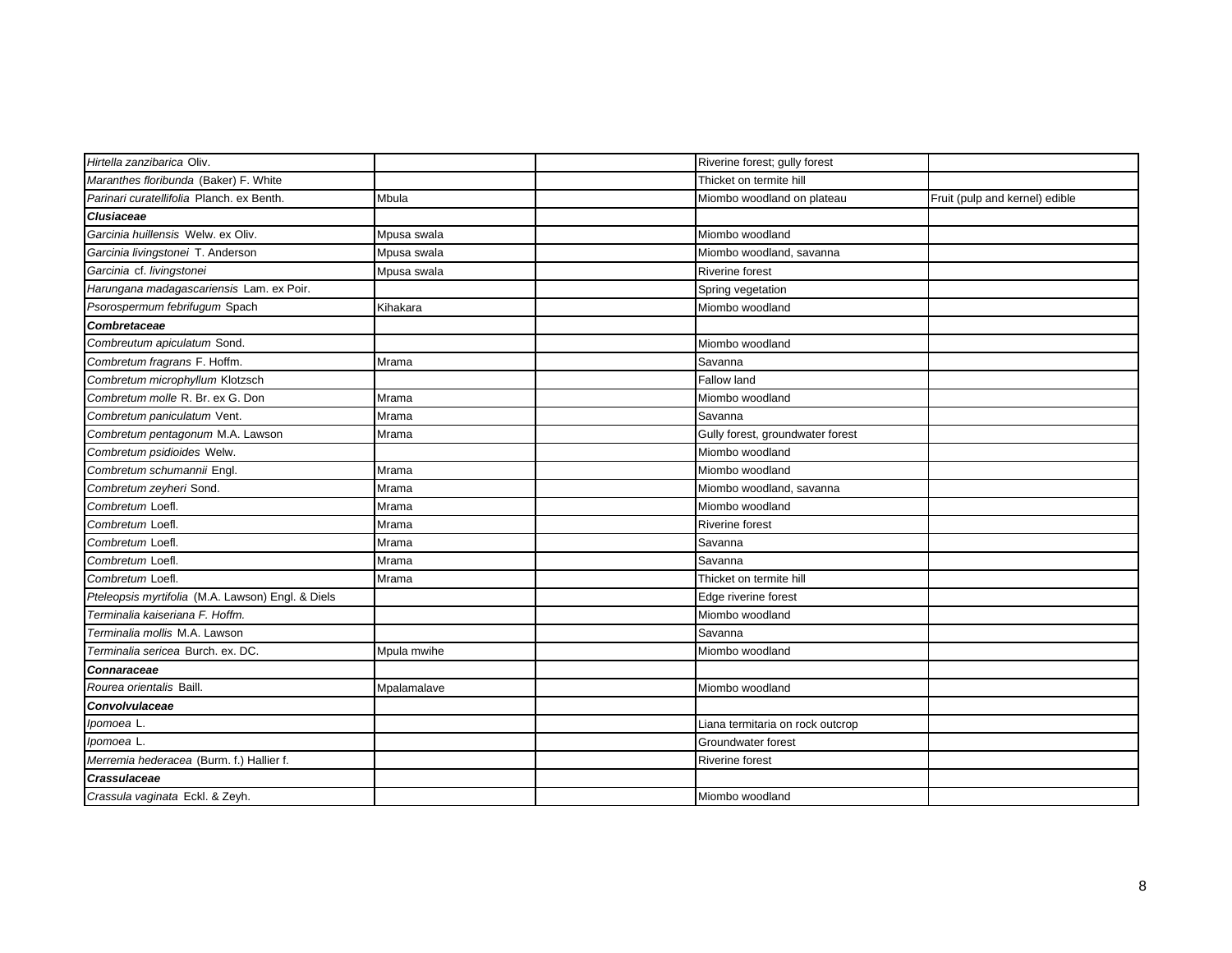| Kalanchoe lanceolata (Forssk.) Pers.          |                | <b>Gully forest</b>                                                                |                                                                                                                |
|-----------------------------------------------|----------------|------------------------------------------------------------------------------------|----------------------------------------------------------------------------------------------------------------|
| <b>Dilleniaceae</b>                           |                |                                                                                    |                                                                                                                |
| Tetracera aff. litoralis Gilg                 |                | Miombo woodland                                                                    |                                                                                                                |
| Dipterocarpaceae                              |                |                                                                                    |                                                                                                                |
| Monotes katangensis (De Wild.) De Wild.       |                | Miombo woodland; often associated with<br>thin, rocky soils                        |                                                                                                                |
| Ebenaceae                                     |                |                                                                                    |                                                                                                                |
| Diospyros mespiliformis Hochst. ex A. DC.     |                | Riverine forest                                                                    |                                                                                                                |
| Diospyros L.                                  |                | Groundwater forest                                                                 |                                                                                                                |
| Diospyros verrucosa Hiern                     |                | Miombo woodland                                                                    |                                                                                                                |
| Euclea natalensis A. DC.                      |                | <b>Gully forest</b>                                                                |                                                                                                                |
| Euclea schimperi (A. DC.) Dandy               |                | Gully forest, thicket on termite hill                                              |                                                                                                                |
| Erythroxylaceae                               |                |                                                                                    |                                                                                                                |
| Erythroxylum emarginatum Thonn.               |                | <b>Riverine forest</b>                                                             |                                                                                                                |
| Euphorbiaceae                                 |                |                                                                                    |                                                                                                                |
| Acalypha fruticosa Forssk.                    |                | <b>Gully forest</b>                                                                |                                                                                                                |
| Acalypha paucifolia Baker & Hutch.            |                | <b>Gully forest</b>                                                                |                                                                                                                |
| Antidesma venosum E. Mey. ex Tul.             |                | <b>Riverine forest</b>                                                             |                                                                                                                |
| Bridelia cathartica G. Bertol.                |                | Miombo woodland                                                                    |                                                                                                                |
| Bridelia duvigneaudii J. Léonard              |                | Miombo woodland                                                                    |                                                                                                                |
| Bridelia micrantha (Hochst.) Baill.           |                | <b>Riverine forest</b>                                                             |                                                                                                                |
| Croton pseudopulchellus Pax                   |                | Savanna                                                                            |                                                                                                                |
| Euphorbia candelabrum Tremaux ex Kotschy      |                | Thicket on termite hill                                                            |                                                                                                                |
| Euphorbia hirta L                             |                | Road talus                                                                         |                                                                                                                |
| Flueggea virosa (Roxb. ex Willd.) Voigt       |                | Groundwater forest                                                                 |                                                                                                                |
| Hymenocardia acida Tul.                       | Kahupa kanguku | <b>Riverine forest</b>                                                             |                                                                                                                |
| Mallotus oppositifolius (Geiseler) Müll. Arg. |                | Riverine forest edge                                                               |                                                                                                                |
| Maprounea africana Müll. Arg.                 |                | Miombo woodland; often on rocky summits                                            |                                                                                                                |
| Margaritaria discoidea (Baill.) G.L. Webster  |                | <b>Gully forest</b>                                                                |                                                                                                                |
| Phyllanthus nummulariifolius Poir.            |                | Miombo woodland                                                                    |                                                                                                                |
| Phyllanthus reticulatus Poir.                 |                | Riverine thicket, Ruvuma River                                                     | <b>Baiting fishes</b>                                                                                          |
| Sapium ellipticum (Hochst.) Pax               |                | Riverine forest (Mburukasese)                                                      |                                                                                                                |
| Pseudolachnostylis maprouneifolia Pax         | Muhoro         | Miombo woodland; ubiquitous species but<br>often found on escarpments and plateaus | Fruits are mainly eaten by birds,<br>antelopes and elephants; leaves are<br>browsed by antelopes and elephants |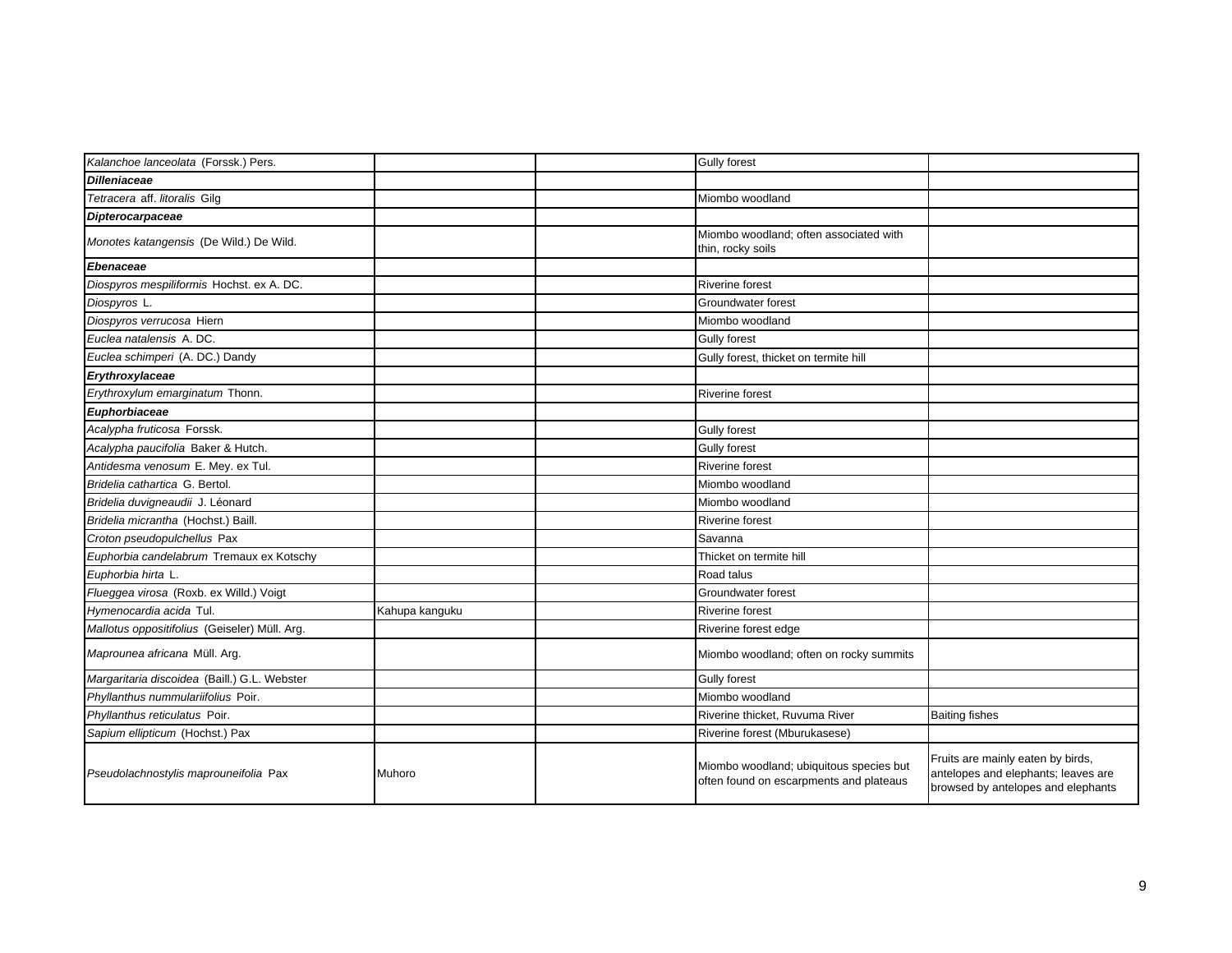| Uapaca kirkiana Müll. Arg.                          | Mhuko mkurunga (Msuku)    |         | Miombo woodland; at the edges of mbugas,<br>on shallow and often bare soil; in association<br>with U.sansibarica | Fruit edible; melliferous; ectomy-<br>corrhizal association with a number of<br>mushroom species, incl.some<br>chanterelles (Smith & Allen 2004) |
|-----------------------------------------------------|---------------------------|---------|------------------------------------------------------------------------------------------------------------------|--------------------------------------------------------------------------------------------------------------------------------------------------|
| Uapaca nitida Müll. Arg.                            | Mhekela                   |         | Miombo woodland; ubiquitous species                                                                              | Fruit edible                                                                                                                                     |
| Uapaca sansibarica Pax                              | Uhuko mtoto (Msuku mdogo) |         | Miombo woodland; on shallow and often<br>bare soils; in association with U.kirkiana                              |                                                                                                                                                  |
| Fabaceae                                            |                           |         |                                                                                                                  |                                                                                                                                                  |
| Abrus precatorius L.                                |                           |         | Savanna woodland                                                                                                 |                                                                                                                                                  |
| Adenodolichos punctatus (Micheli) Harms             |                           |         | Miombo woodland                                                                                                  |                                                                                                                                                  |
| Baphia massaiensis Taub.                            |                           | Endemic | Miombo woodland                                                                                                  |                                                                                                                                                  |
| Crotalaria cephalotes Steud. ex A. Rich.            |                           |         | Miombo woodland                                                                                                  |                                                                                                                                                  |
| Crotalaria keniensis Baker f.                       | Marejea                   |         | <b>Riverine forest</b>                                                                                           |                                                                                                                                                  |
| Crotalaria ringoetii Baker f.                       |                           |         | Miombo woodland                                                                                                  |                                                                                                                                                  |
| Crotalaria L.                                       |                           |         | Miombo woodland                                                                                                  |                                                                                                                                                  |
| Dalbergia armata E. Mey.                            | Mkurumo                   |         | <b>Riverine forest</b>                                                                                           |                                                                                                                                                  |
| Dalbergia nitidula Welw. ex Baker                   |                           |         | Miombo woodland; often associated with<br>thin, rocky soils                                                      |                                                                                                                                                  |
| Dalbergia melanoxylon Guill. and Perr.              | Mpingo [African Ebony]    |         | Dry miombo woodland (transition to<br>savanna); often associated with<br>Oxytenanthera abyssinica                | Excellent hardwood, carving and<br>instrument-making; becoming rarer in<br>Tanzania due to overexploitation                                      |
| Dalbergia obovata E. Mey.                           |                           |         | <b>Gully forest</b>                                                                                              |                                                                                                                                                  |
| Desmodium salicifolium (Poir.) DC.                  |                           |         | Savanna woodland                                                                                                 |                                                                                                                                                  |
| Desmodium Desv.                                     |                           |         | Miombo woodland                                                                                                  |                                                                                                                                                  |
| Dolichos trinervatus Baker                          |                           |         | Miombo woodland                                                                                                  |                                                                                                                                                  |
| Drogmansia pteropus                                 |                           |         | Miombo woodland                                                                                                  |                                                                                                                                                  |
| Eriosema montanum Baker f.                          |                           |         | Miombo woodland                                                                                                  |                                                                                                                                                  |
| Eriosema shirense Baker f.                          |                           |         | Miombo woodland                                                                                                  |                                                                                                                                                  |
| Eriosema (DC.) Desv.                                |                           |         | Savanna woodland                                                                                                 |                                                                                                                                                  |
| Erythrina sacleuxii Hua                             |                           |         | Chuma mbili, rock outcrop                                                                                        |                                                                                                                                                  |
| Kotschya strigosa (Benth.) Dewit & P.A. Duvign.     |                           |         | Miombo woodland                                                                                                  |                                                                                                                                                  |
| Lonchocarpus bussei Harms                           |                           |         | Dry miombo woodland (transition to<br>savanna)                                                                   |                                                                                                                                                  |
| Lonchocarpus capassa Rolfe                          |                           |         | Savanna                                                                                                          |                                                                                                                                                  |
| Macrotyloma africanum (Brenan ex R. Wilczek) Verdc. |                           |         | Groundwater forest                                                                                               |                                                                                                                                                  |
| Macrotyloma axillare (E. Mey.) Verdc.               |                           |         | <b>Gully forest</b>                                                                                              |                                                                                                                                                  |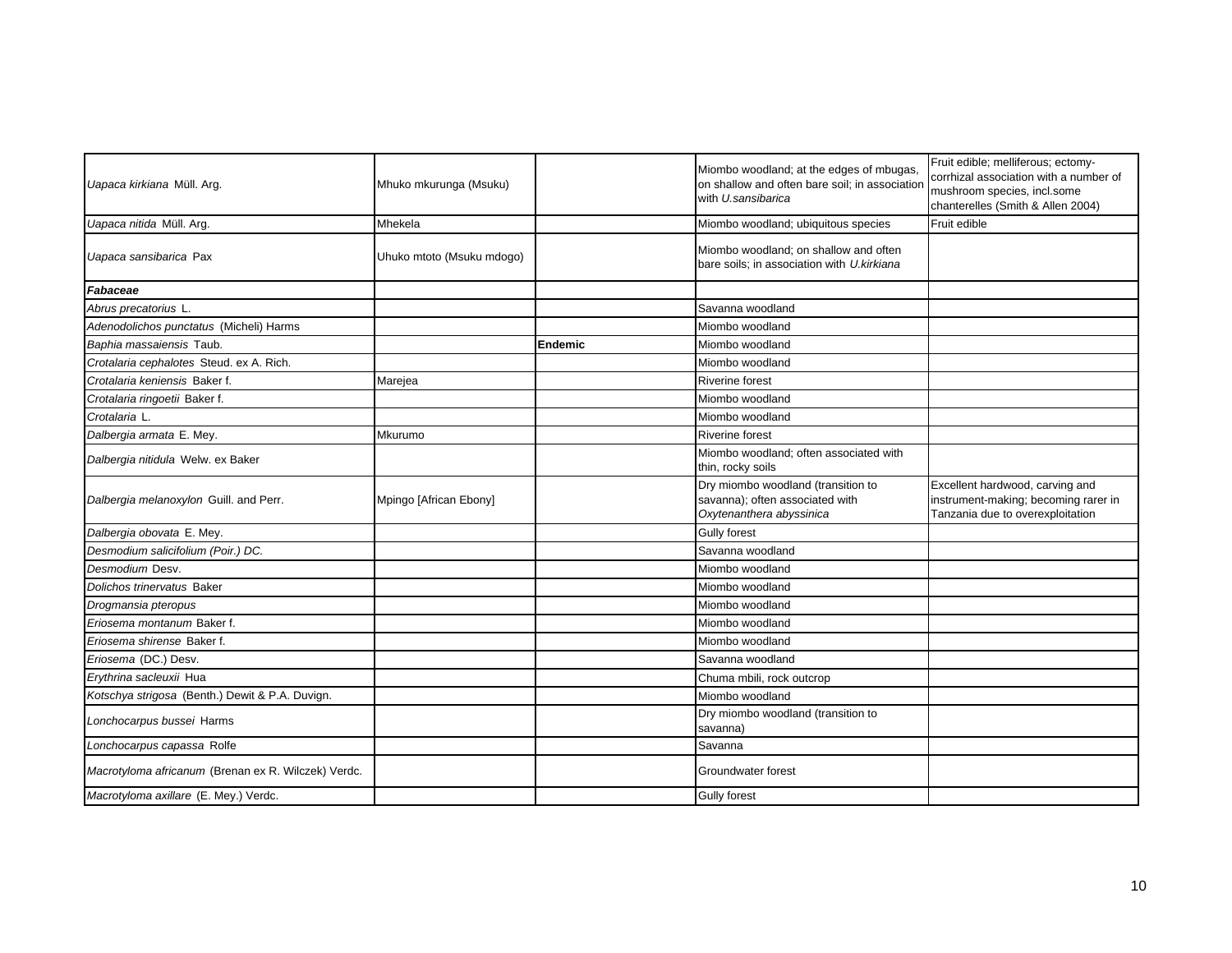| Millettia dura Dunn                                             |                       |                   | Gully forest, groundwater forest                                          |                              |
|-----------------------------------------------------------------|-----------------------|-------------------|---------------------------------------------------------------------------|------------------------------|
| Millettia bussei Harms                                          |                       | <b>Vulnerable</b> | Thicket on termite hill                                                   |                              |
| Millettia elongatistyla J.B. Gillett                            |                       |                   | Groundwater forest                                                        |                              |
| Mucuna stans Welw. ex Baker                                     | Upupu [Buffalo beans] |                   | Fallow land                                                               | <b>Irritant bristles</b>     |
| Mundulea sericea (Willd.) A. Chev.                              |                       |                   | Miombo woodland                                                           |                              |
| Neorautanenia mitis (A. Rich.) Verdc.                           |                       |                   | Savanna woodland                                                          |                              |
| Ormocarpum kirkii S. Moore                                      |                       |                   | Miombo woodland                                                           |                              |
| Pericopsis angolensis (Baker) van Meeuwen                       | Mvanga                |                   | Miombo woodland                                                           | Potential as timber          |
| Pterocarpus angolensis DC.                                      | Mtumbati (Mninga)     |                   | Miombo woodland                                                           | Highly sought for its timber |
| Pterocarpus tinctorius Welw.                                    |                       |                   | <b>Gully forest</b>                                                       |                              |
| Rhynchosia micrantha Harms                                      |                       |                   | <b>Gully forest</b>                                                       |                              |
| Rhynchosia orthobotrya Harms                                    |                       |                   | Riverine forest                                                           |                              |
| Rhynchosia resinosa Hochst. ex Baker                            |                       |                   | Miombo woodland                                                           |                              |
| Tylosema fassoglensis (Kotschy ex Schweinf.)                    |                       |                   | Miombo woodland                                                           |                              |
| Xeroderris stuhlmannii (Taub.) Mendonça & E.C. Sousa            |                       |                   | Groundwater forest, riverine forest                                       |                              |
| Flacourtiaceae                                                  |                       |                   |                                                                           |                              |
| Flacourtia indica (Burm. f.) Merr.                              | Ndawa tawa            |                   | Miombo woodland on deeper plateau soils,<br>riverine forest, gully forest | Fruits edible                |
| Hippocrateaceae                                                 |                       |                   |                                                                           |                              |
| Hippocratea L.                                                  |                       |                   | Miombo woodland                                                           |                              |
| Salacia madagascariensis (Lam.) DC                              |                       |                   | Miombo woodland                                                           |                              |
| Hydrostachyaceae                                                |                       |                   |                                                                           |                              |
| Hydrostachys polymorpha Klotzsch                                |                       |                   | <b>Ruvuma River</b>                                                       |                              |
| Icacinaceae                                                     |                       |                   |                                                                           |                              |
| Apodytes dimidiata E. Mey. ex Arn.                              |                       |                   | <b>Gully forest</b>                                                       |                              |
| Ixonanthaceae                                                   |                       |                   |                                                                           |                              |
| Phyllocosmus lemaireanus (De Wild. & Th. Dur.) Th. &<br>H. Dur. |                       |                   | Miombo woodland, thicket on termite hill                                  |                              |
| Lamiaceae                                                       |                       |                   |                                                                           |                              |
| Becium obovatum (E. Mey. ex Benth.) N.E. Br.                    |                       |                   | Miombo woodland                                                           |                              |
| Fuerstia africana T.C.E. Fr.                                    |                       |                   | Miombo woodland                                                           |                              |
| Leucas tettensis Vatke                                          |                       |                   | Miombo woodland                                                           |                              |
| Orthosiphon rubicundus (D. Don) Benth.                          |                       |                   | Miombo woodland                                                           |                              |
| Plectranthus tetragonus Gürke                                   |                       |                   | Savanna woodland                                                          |                              |
| Pycnostachys dewildemaniana Robyns & Lebrun                     |                       |                   | Mbuga                                                                     |                              |
| Linaceae                                                        |                       |                   |                                                                           |                              |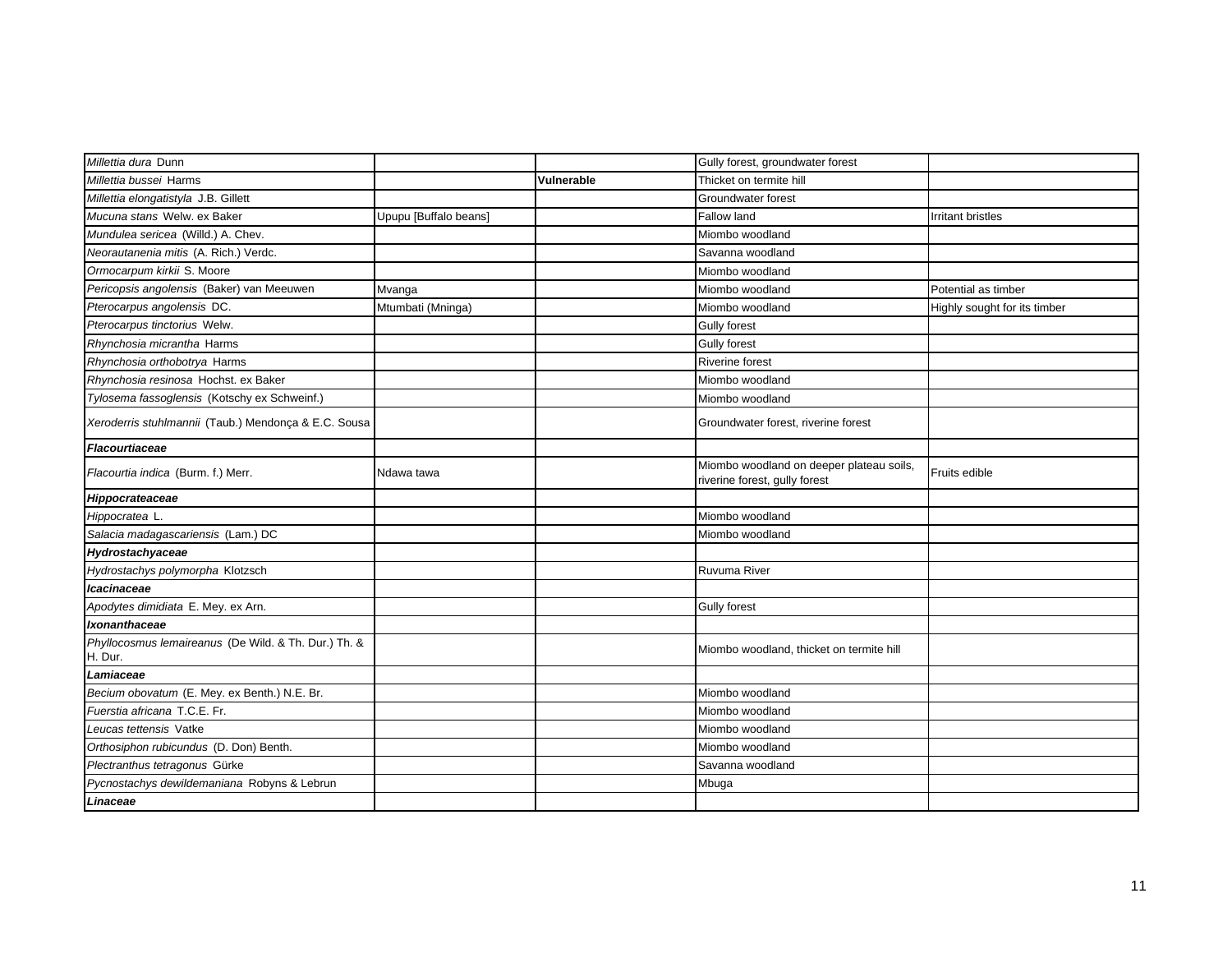| Hugonia busseana Engl.                               |                    |                   | Miombo woodland                                                   |                              |
|------------------------------------------------------|--------------------|-------------------|-------------------------------------------------------------------|------------------------------|
| Loganiaceae                                          |                    |                   |                                                                   |                              |
| Strychnos cocculoides Baker                          |                    |                   | Miombo woodland                                                   |                              |
| Strychnos potatorum L.f.                             |                    |                   | Miombo woodland; groundwater forest                               |                              |
| Strychnos spinosa Lam.                               | Magonga cheketu    |                   | Miombo woodland                                                   | Fruits edible                |
| Strychnos innocua Delile                             | Mngulanguha        |                   | <b>Riverine forest</b>                                            |                              |
| Loranthaceae                                         |                    |                   |                                                                   |                              |
| Agelanthus sansibarensis (Engl.) Polhill & Wiens     |                    |                   | <b>Riverine thicket</b>                                           |                              |
| Phragmanthera dschallensis (Engl.) M.G. Gilbert      |                    |                   | Miombo woodland; hemi-parasitic mistletoe<br>on Brachystegia spp. |                              |
| Phragmanthera usuiensis (Oliv.) M.G. Gilbert         |                    |                   | Miombo woodland                                                   |                              |
| <b>Malvaceae</b>                                     |                    |                   |                                                                   |                              |
| Azanza garckeana (F. Hoffm.) Exell & Hillc.          |                    |                   | Riverine forest, gully forest                                     |                              |
| Hibiscus L.                                          |                    |                   | Savanna                                                           |                              |
| Melastomataceae                                      |                    |                   |                                                                   |                              |
| Memecylon flavovirens Baker                          | <b>Mkwiro</b>      |                   | Miombo woodland; escarpments, rocky<br>hillsides and ridges       | Fruits eaten by birds        |
| <b>Meliaceae</b>                                     |                    |                   |                                                                   |                              |
| Khaya anthotheca (Welw.) C. DC.                      | [African Mahogany] | <b>Vulnerable</b> | Riverine forest, groundwater forest, gully<br>forest              | Highly sought for its timber |
| Trichilia dregeana Sond.                             |                    |                   | Riverine forest, groundwater forest                               |                              |
| Trichilia emetica Vahl                               |                    |                   | Groundwater forest                                                | Potential as timber          |
| Turraea holstii Gürke                                |                    |                   | <b>Riverine forest</b>                                            |                              |
| Turraea nilotica Kotschy & Peyr.                     |                    |                   | Miombo woodland                                                   |                              |
| Menispermaceae                                       |                    |                   |                                                                   |                              |
| Stephania abyssinica (Quart.-Dill. & A. Rich.) Walp. |                    |                   | <b>Gully forest</b>                                               |                              |
| Tiliacora funifera (Miers) Oliv.                     |                    |                   | Thicket on termite hill                                           |                              |
| <b>Mimosaceae</b>                                    |                    |                   |                                                                   |                              |
| Acacia clavigera E. Mey.                             |                    |                   | Savanna woodland, gully forest                                    |                              |
| Acacia goetzei Harms subsp. goetzei                  |                    |                   | Savanna woodland                                                  |                              |
| Acacia goetzei Harms subsp. microphylla Brenan       |                    |                   | Miombo woodland, dry miombo woodland<br>(transition to savanna)   |                              |
| Acacia nigrescens Oliv.                              |                    |                   | Savanna woodland                                                  |                              |
| Acacia polyacantha Willd.                            |                    |                   | Riverine savanna woodland                                         |                              |
| Acacia senegalensis (Houtt.) Roberty                 |                    |                   |                                                                   |                              |
|                                                      |                    |                   | Savanna woodland                                                  |                              |
| Acacia xanthophloea Benth.                           |                    |                   | Savanna                                                           |                              |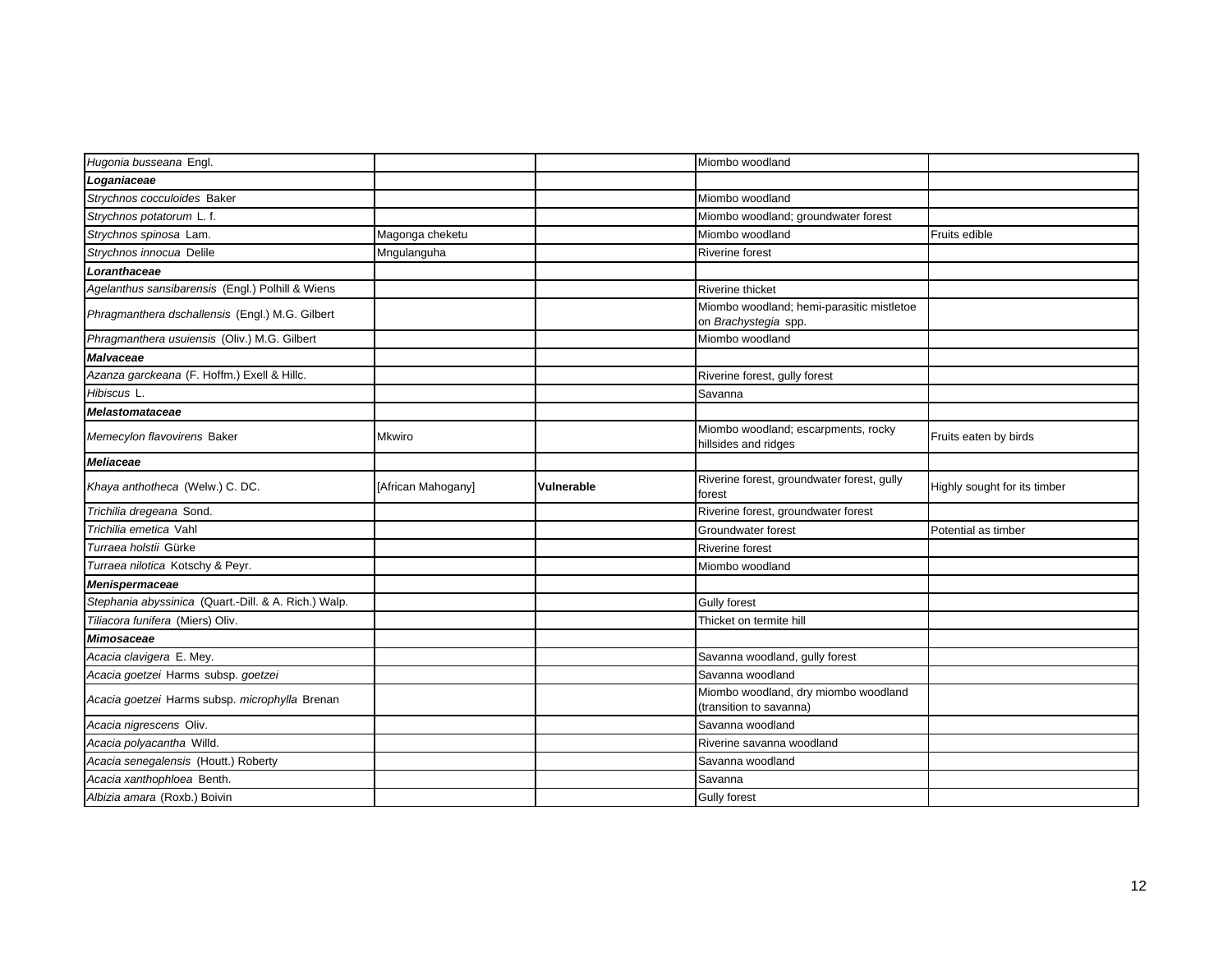| Albizia antunesiana Harms                                    |             | Savanna woodland Mkolesia                |                     |
|--------------------------------------------------------------|-------------|------------------------------------------|---------------------|
| Albizia glaberrima (Schumach. & Thonn.) Benth.               |             | Riverine forest                          | Potential as timber |
| Albizia versicolor Welw. ex Oliv.                            |             | <b>Gully forest</b>                      |                     |
| Dichrostachys cinerea (L.) Wight & Arn.                      | Mngungute   | Savanna                                  |                     |
| Entada abyssinica Steud. ex A. Rich.                         |             | Miombo woodland                          |                     |
| Entada gigas (L.) Fawc. & Rendle                             |             | Riverine forest, gully forest            |                     |
| Mimosa pigra L.                                              |             | Riverine thicket                         |                     |
| Parkia filicoidea Welw. ex Oliv.                             |             | Riverine forest, groundwater forest      |                     |
| <b>Moraceae</b>                                              |             |                                          |                     |
| Ficus lutea Vahl                                             |             | Groundwater forest                       |                     |
| Ficus sycomorus L.                                           |             | <b>Riverine forest</b>                   |                     |
| Ficus thonningii Blume                                       |             | Riverine forest                          |                     |
| Ficus L.                                                     | Mkuyu       | Riverine thicket Mkolesia Island         |                     |
| Treculia africana Decne.                                     |             | <b>Riverine forest</b>                   |                     |
| <b>Myrsinaceae</b>                                           |             |                                          |                     |
| Embelia schimperi Vatke                                      |             | Miombo woodland                          |                     |
| Maesa lanceolata Forssk.                                     |             | Spring vegetation                        |                     |
| <b>Myrtaceae</b>                                             |             |                                          |                     |
| Syzygium cordatum Hochst.                                    | Unyonyo     | Mbuga, riverine forest                   | Fruits edible       |
| Syzygium cumini (L.) Skeels                                  |             | <b>Riverine forest</b>                   | Fruits edible       |
| Syzygium guineense (Willd.) DC. subsp. guineense<br>Boutique | Mtepela     | Riverine forest                          | Fruits edible       |
| Syzygium guineense (Willd.) DC.                              | Huvuhuvu    | Miombo woodland                          |                     |
| Nymphaeaceae                                                 |             |                                          |                     |
| Nymphaea lotus L.                                            |             | Rock pool on rock outcrop Rutukira River |                     |
| <b>Ochnaceae</b>                                             |             |                                          |                     |
| Ochna holstii Engl.                                          |             | Groundwater forest                       |                     |
| Ochna macrocalyx Oliv.                                       |             | <b>Riverine forest</b>                   |                     |
| Ochna mossambicensis Klotzsch                                |             | <b>Riverine forest</b>                   |                     |
| Ochna pseudoprocera Sleumer                                  |             | Miombo woodland                          |                     |
| Olacaceae                                                    |             |                                          |                     |
| Olax dissitiflora Oliv.                                      |             | Miombo woodland                          |                     |
| Olax obtusifolia De Wild.                                    |             | Miombo woodland                          |                     |
| Ximenia americana L                                          | Mbingipingi | Miombo woodland, riverine forest         | Fruits edible       |
| Ximenia caffra Sond.                                         | Mbingipingi | Miombo woodland                          |                     |
|                                                              |             |                                          |                     |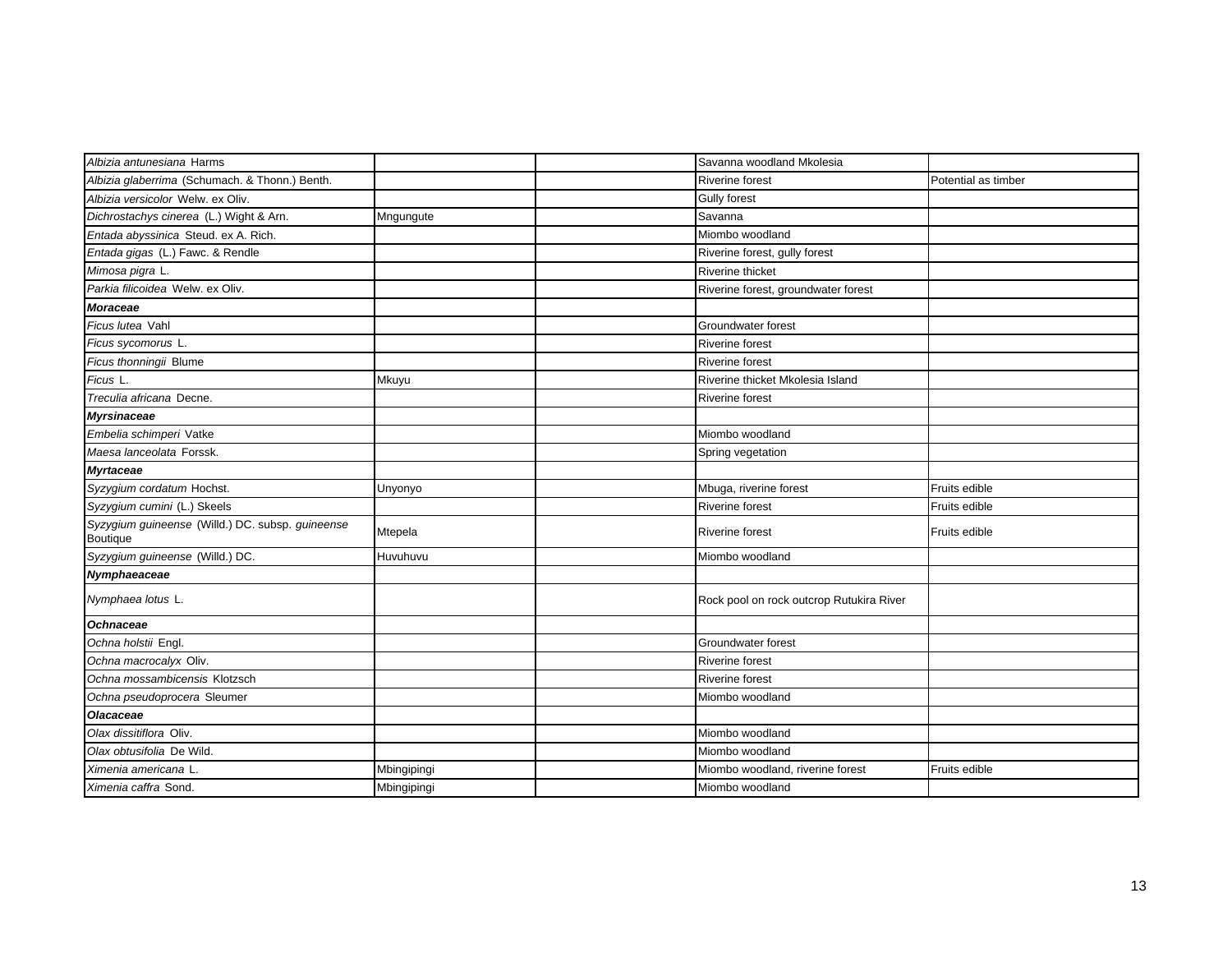| Oleaceae                                            |            |                                                  |                              |
|-----------------------------------------------------|------------|--------------------------------------------------|------------------------------|
| Jasminum L                                          |            | Groundwater forest                               |                              |
| Jasminum L.                                         |            | Thicket on termite hill                          |                              |
| <b>Onagraceae</b>                                   |            |                                                  |                              |
| Ludwigia octovalvis (Jacq.) P.H. Raven              |            | Rock outcrop                                     |                              |
| Opiliaceae                                          |            |                                                  |                              |
| Opilia celtidifolia (Guill. & Perr.) Endl. ex Walp. |            | Savanna woodland                                 |                              |
| Passifloraceae                                      |            |                                                  |                              |
| Adenia stenodactyla Harms                           |            | Miombo woodland                                  |                              |
| Passiflora foetida L.                               |            | Grondwater forest                                |                              |
| Plumbaginaceae                                      |            |                                                  |                              |
| Plumbago zeylanica L.                               |            | Groundwater forest                               |                              |
| Polygalaceae                                        |            |                                                  |                              |
| Polygala macrostigma Chodat                         |            | Miombo woodland; Litumbati (outside<br>Ushoroba) |                              |
| Proteaceae                                          |            |                                                  |                              |
| Faurea rochetiana (A. Rich.) Chiov. ex Pic. Serm.   |            | Open miombo woodland                             |                              |
| Faurea saligna Harv.                                |            | Miombo woodland                                  |                              |
| Protea angolensis Welw.                             | Kihewa     | Open miombo woodland                             |                              |
| Protea madiensis Oliv.                              | Kihewa     | Miombo woodland                                  |                              |
| Rhamnaceae                                          |            |                                                  |                              |
| Ziziphus abyssinica Hochst. ex A. Rich.             |            | <b>Riverine forest</b>                           |                              |
| Ziziphus mucronata Willd.                           |            | Thicket on termite hill                          |                              |
| <b>Rubiaceae</b>                                    |            |                                                  |                              |
| Breonadia salicina (Vahl) Hepper & J.R.I. Wood      | Mgwina     | Riverine forest, gully forest, Korongo           | Highly sought for its timber |
| Catunaregam spinosa (Thunb.) Tirveng.               | Kihuruhuru | Groundwater forest                               |                              |
| Chassalia umbraticola Vatke                         |            | Thicket on termite hill                          |                              |
| Cremaspora triflora (Thonn.) K. Schum.              |            | <b>Gully forest</b>                              |                              |
| Crossopteryx febrifuga (Afzel. ex G. Don) Benth.    |            | Transition dry miombo woodland to savanna        |                              |
| Fadogia triphylla Baker                             |            | Miombo woodland                                  |                              |
| Gardenia resiniflua Hiern                           |            | Thicket on termite hill                          |                              |
| Gardenia ternifolia Schumach. & Thonn.              |            | Miombo woodland                                  |                              |
| Ixora narcissodora K. Schum.                        |            | Miombo woodland                                  |                              |
| Keetia venosa (Oliv.) Bridson                       |            | Miombo woodland, gully forest                    |                              |
| Multidentia crassa (Hiern) Bridson & Verdc.         | Maviro     | Miombo woodland                                  | Fruit edible                 |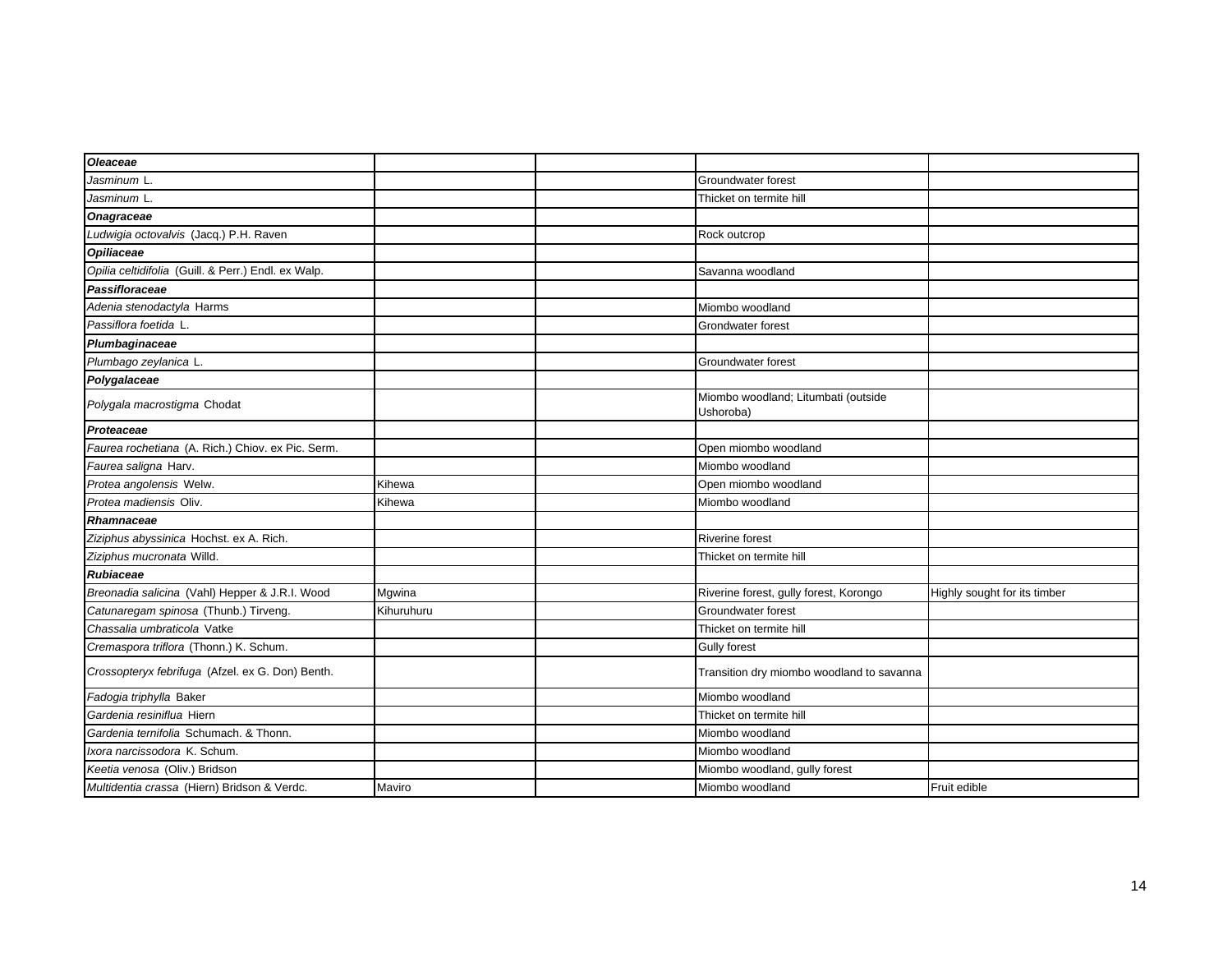| Otiophora scabra Zucc.                                  |        | Miombo woodland (boulders)               |  |
|---------------------------------------------------------|--------|------------------------------------------|--|
| Paederia foetens (Hiern) K. Schum.                      |        | <b>Riverine forest</b>                   |  |
| Pavetta crassipes K. Schum.                             |        | Fallow land                              |  |
| Pavetta schumanniana F. Hoffm. ex K. Schum.             |        | Miombo woodland                          |  |
| Pavetta stenosepala K. Schum.                           |        | Miombo woodland                          |  |
| Polysphaeria braunii K. Krause                          |        | Riverine forest, groundwater forest      |  |
| Psychotria eminiana (Kuntze) E.M.A. Petit               | Mpumba | Miombo woodland                          |  |
| Psychotria riparia (K. Schum. & K. Krause) E.M.A. Petit |        | Spring vegetation, groundwater forest    |  |
| Rytigynia uhligii (K. Schum. & K. Krause) Verdc.        |        | Miombo woodland                          |  |
| Rytigynia Blume                                         |        | Miombo woodland                          |  |
| Sericanthe andongensis (Hiern) Robbr.                   |        | <b>Gully forest</b>                      |  |
| Spermacoce dibrachiata Oliv.                            |        | Miombo woodland                          |  |
| Tapiphyllum discolor (De Wild.) Robyns                  |        | Miombo woodland                          |  |
| Tarenna graveolens (S. Moore) Bremek.                   |        | Thicket on termite hill                  |  |
| Tricalysia coriacea (Benth.) Hiern                      |        | Miombo woodland, riverine forest         |  |
| Tricalysia ovalifolia Hiern                             |        | Spring vegetation                        |  |
| Tricalysia ruandensis Bremek.                           |        | Groundwater forest                       |  |
| <b>Rutaceae</b>                                         |        |                                          |  |
| Vepris glomerata (F. Hoffm.) Engl.                      |        | Thicket on termite hill                  |  |
| Sapindaceae                                             |        |                                          |  |
| Blighia unijugata Baker                                 |        | Groundwater forest                       |  |
| Allophylus congolanus Gilg                              |        | <b>Gully forest</b>                      |  |
| Allophylus L.                                           |        | Riverine forest Hippo pond Ruvuma        |  |
| Deinbollia borbonica Scheff.                            |        | <b>Riverine forest</b>                   |  |
| Pancovia golungensis (Hiern) Exell & Mendonça           |        | Gully forest                             |  |
| Pappea capensis Eckl. & Zeyh.                           |        | Thicket on termite hill                  |  |
| Paullinia pinnata L.                                    |        | Riverine forest                          |  |
| Zanha golungensis Hiern                                 |        | Miombo woodland                          |  |
| Sapotaceae                                              |        |                                          |  |
| Manilkara mochisia (Baker) Dubard                       |        | Thicket on termite hill                  |  |
| Mimusops obtusifolia Lam.                               |        | Thicket on termite hill; riverine forest |  |
| Synsepalum passargei (Engl.) T.D. Penn.                 |        | <b>Riverine forest</b>                   |  |
| Scrophulariaceae                                        |        |                                          |  |
| Buchnera quadrifaria Baker                              |        | Miombo woodland                          |  |
| Sopubia mannii Skan                                     |        | Miombo woodland                          |  |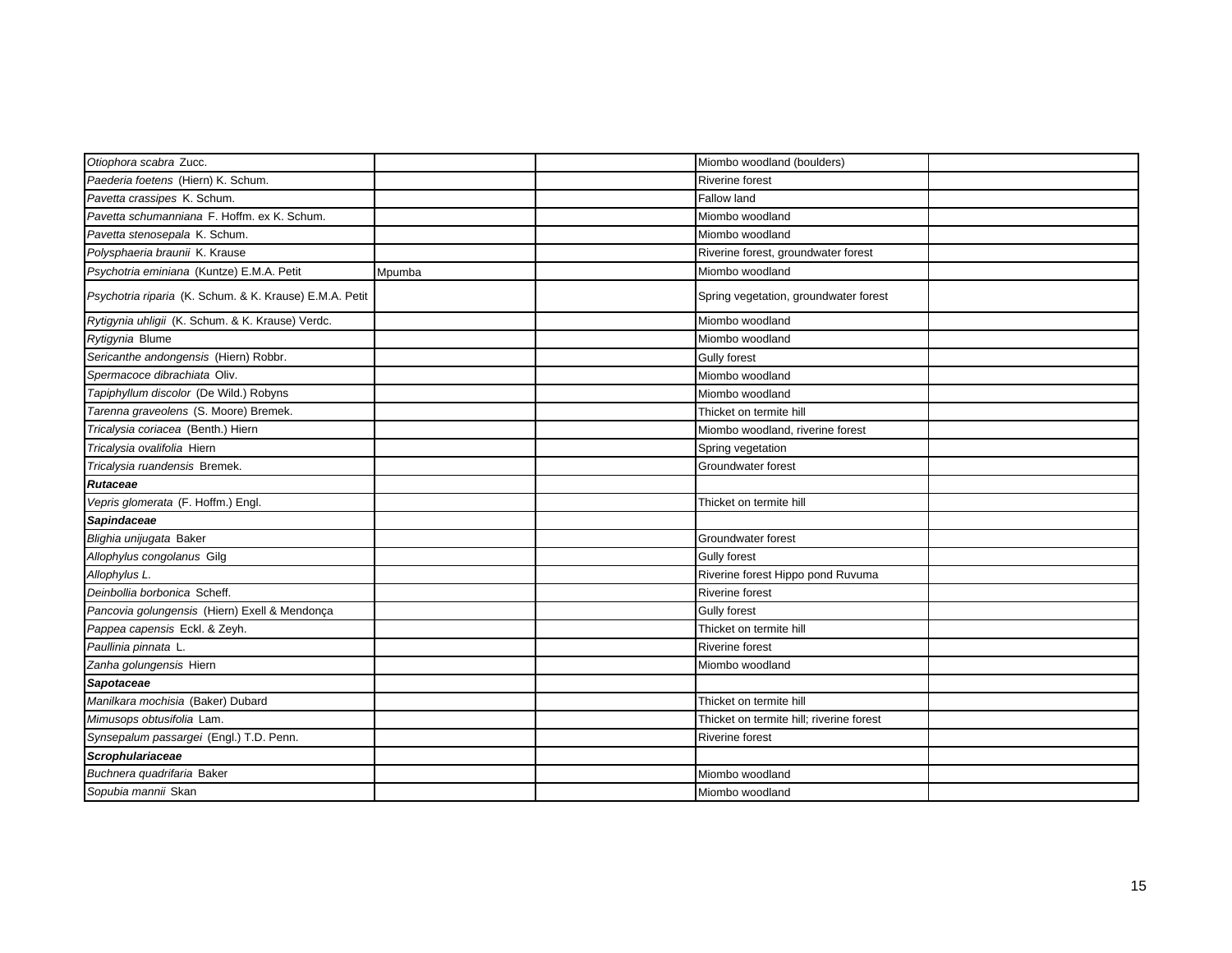| <b>Simaroubaceae</b>                                                  |             |         |                                      |                     |
|-----------------------------------------------------------------------|-------------|---------|--------------------------------------|---------------------|
| Harrisonia abyssinica Oliv.                                           |             |         | Riverine forest edge                 |                     |
| <b>Smilacaceae</b>                                                    |             |         |                                      |                     |
| Smilax anceps Willd.                                                  |             |         | <b>Gully forest</b>                  |                     |
| <b>Sterculiaceae</b>                                                  |             |         |                                      |                     |
| Dombeya mupangae K. Schum.                                            |             |         | <b>Riverine forest</b>               |                     |
| Dombeya rotundifolia (Hochst.) Planch                                 |             |         | Miombo woodland                      |                     |
| Dombeya Cav.                                                          |             |         | Groundwater forest                   |                     |
| Sterculia africana (Lour.) Fiori                                      |             |         | Miombo woodland                      |                     |
| Sterculia quinqueloba (Garcke) K. Schum.                              |             |         | Riverine forest on rock outcrops     | Potential as timber |
| <b>Thymelaeaceae</b>                                                  |             |         |                                      |                     |
| Gnidia mollis C.H. Wright                                             |             |         | Miombo woodland                      |                     |
| Synaptolepis kirkii Oliv.                                             | Kipala pala |         | Groundwater forest                   |                     |
| <b>Tiliaceae</b>                                                      |             |         |                                      |                     |
| Corchorus aestuans L.                                                 |             |         | Savanna woodland                     |                     |
| Grewia mollis Juss.                                                   |             |         | Savanna                              |                     |
| Grewia cf. stolzii                                                    |             |         | Miombo woodland                      |                     |
| Triumfetta rhomboidea Jacq.                                           |             |         | <b>Gully forest</b>                  |                     |
| <b>Turneraceae</b>                                                    |             |         |                                      |                     |
| Tricliceras longipedunculatum (Mast.) R. Fern.                        | Nakatambara |         | Open miombo woodland                 | Vegetable soup      |
| Velloziaceae                                                          |             |         |                                      |                     |
| Xerophyta spekei Baker                                                |             |         | Rock outcrop                         |                     |
| Verbenaceae                                                           |             |         |                                      |                     |
| Clerodendron R. Br. ex Meisn.                                         |             |         | Riverine forest Hippo pond Ruvuma    |                     |
| Clerodendrum cephalanthum Oliv.                                       |             |         | <b>Riverine forest</b>               |                     |
| Clerodendrum myricoides (Hochst.) R. Br. ex Vatke                     |             |         | Fallow land                          |                     |
| Lippia javanica (Burm f.) Spreng.                                     |             |         | <b>Riverine forest</b>               |                     |
| Vitex mombassae Vatke                                                 |             |         | Miombo woodland                      |                     |
| Vitex doniana Sweet                                                   |             |         | <b>Gully forest</b>                  |                     |
| <b>Vitaceae</b>                                                       |             |         |                                      |                     |
| Cissus cornifolia (Baker) Planch.                                     |             |         | Thicket on termite hill              |                     |
| Cissus throthae Gilg. & Brandt                                        |             | Endemic |                                      |                     |
| Cissus L.                                                             |             |         | Riverine forest at Hippo pond Ruvuma |                     |
| Cyphostemma crotalarioides (Planch.) Desc. ex Wild.<br>ex R.B. Drumm. |             |         | Miombo woodland                      |                     |